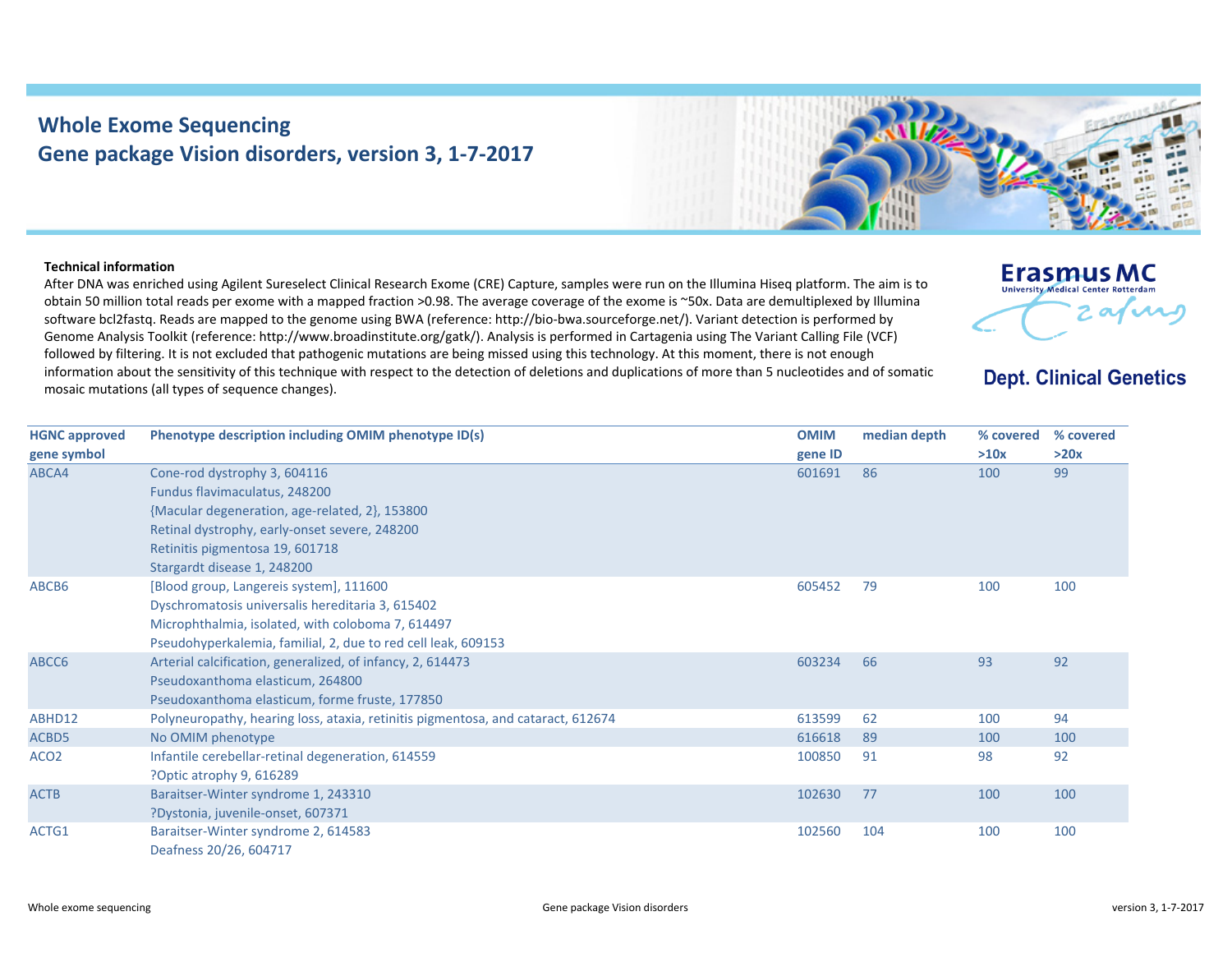| <b>HGNC approved</b> | Phenotype description including OMIM phenotype ID(s)               | <b>OMIM</b> | median depth | % covered % covered |      |
|----------------------|--------------------------------------------------------------------|-------------|--------------|---------------------|------|
| gene symbol          |                                                                    | gene ID     |              | >10x                | >20x |
| ADAM9                | Cone-rod dystrophy 9, 612775                                       | 602713      | 78           | 100                 | 100  |
| ADAMTS10             | Weill-Marchesani syndrome 1, recessive, 277600                     | 608990      | 66           | 100                 | 97   |
| ADAMTS17             | Weill-Marchesani-like syndrome, 613195                             | 607511      | 82           | 92                  | 89   |
| ADAMTS18             | Microcornea, myopic chorioretinal atrophy, and telecanthus, 615458 | 607512      | 83           | 100                 | 98   |
| <b>ADAMTSL4</b>      | Ectopia lentis et pupillae, 225200                                 | 610113      | 72           | 100                 | 99   |
|                      | Ectopia lentis, isolated, 225100                                   |             |              |                     |      |
| ADGRV1               | ?Febrile seizures, familial, 4, 604352                             | 602851      | 79           | 100                 | 99   |
|                      | Usher syndrome, type 2C, 605472                                    |             |              |                     |      |
|                      | Usher syndrome, type 2C, GPR98/PDZD7 digenic, 605472               |             |              |                     |      |
| ADIPOR1              | No OMIM phenotype                                                  | 607945      | 66           | 99                  | 95   |
| AGBL1                | Corneal dystrophy, Fuchs endothelial, 8, 615523                    | 615496      | 43           | 99                  | 91   |
| AGBL5                | Retinitis pigmentosa 75, 617023                                    | 615900      | 44           | 98                  | 87   |
| AGK                  | Cataract 38, 614691                                                | 610345      | 84           | 97                  | 90   |
|                      | Sengers syndrome, 212350                                           |             |              |                     |      |
| AHI1                 | Joubert syndrome 3, 608629                                         | 608894      | 77           | 100                 | 98   |
| AIPL1                | Cone-rod dystrophy, 604393                                         | 604392      | 87           | 100                 | 100  |
|                      | Leber congenital amaurosis 4, 604393                               |             |              |                     |      |
|                      | Retinitis pigmentosa, juvenile, 604393                             |             |              |                     |      |
| ALDH1A3              | Microphthalmia, isolated 8, 615113                                 | 600463      | 45           | 98                  | 86   |
| ALMS1                | Alstrom syndrome, 203800                                           | 606844      | 105          | 100                 | 100  |
| ALX3                 | Frontonasal dysplasia 1, 136760                                    | 606014      | 65           | 87                  | 80   |
| ANTXR1               | GAPO syndrome, 230740                                              | 606410      | 78           | 98                  | 91   |
|                      | {Hemangioma, capillary infantile, susceptibility to}, 602089       |             |              |                     |      |
| AP3B1                | Hermansky-Pudlak syndrome 2, 608233                                | 603401      | 73           | 100                 | 95   |
| ARHGEF18             | Retinitis pigmentosa 78, 617433                                    | 616432      | 52           | 98                  | 86   |
| ARL13B               | Joubert syndrome 8, 612291                                         | 608922      | 61           | 100                 | 100  |
| ARL2BP               | Retinitis pigmentosa with or without situs inversus, 615434        | 615407      | 28           | 80                  | 63   |
| ARL3                 | No OMIM phenotype                                                  | 604695      | 83           | 100                 | 97   |
| ARL6                 | {Bardet-Biedl syndrome 1, modifier of}, 209900                     | 608845      | 48           | 95                  | 81   |
|                      | Bardet-Biedl syndrome 3, 600151                                    |             |              |                     |      |
|                      | ?Retinitis pigmentosa 55, 613575                                   |             |              |                     |      |
| <b>ASPH</b>          | Traboulsi syndrome, 601552                                         | 600582      | 39           | 93                  | 70   |
| ASRGL1               | No OMIM phenotype                                                  | 609212      | 46           | 99                  | 93   |
| ATF6                 | Achromatopsia 7, 616517                                            | 605537      | 77           | 100                 | 99   |
| ATOH7                | Persistent hyperplastic primary vitreous, 221900                   | 609875      | 67           | 100                 | 92   |
| BBIP1                | ?Bardet-Biedl syndrome 18, 615995                                  | 613605      | 53           | 100                 | 89   |
| BBS1                 | Bardet-Biedl syndrome 1, 209900                                    | 209901      | 92           | 100                 | 100  |
| <b>BBS10</b>         | Bardet-Biedl syndrome 10, 615987                                   | 610148      | 76           | 100                 | 100  |
| <b>BBS12</b>         | Bardet-Biedl syndrome 12, 615989                                   | 610683      | 98           | 100                 | 100  |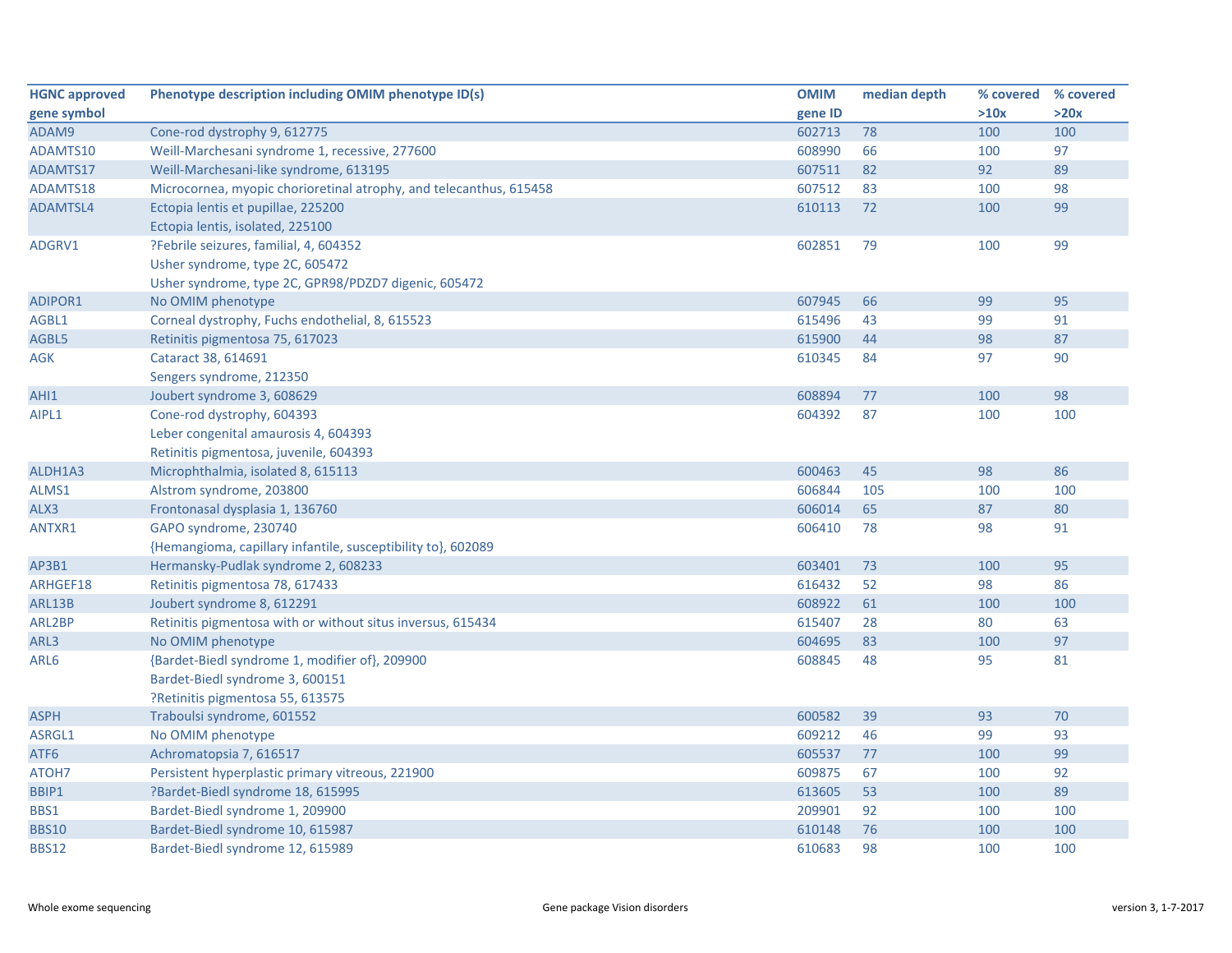| <b>HGNC approved</b> | Phenotype description including OMIM phenotype ID(s)                        | <b>OMIM</b> | median depth | % covered % covered |      |
|----------------------|-----------------------------------------------------------------------------|-------------|--------------|---------------------|------|
| gene symbol          |                                                                             | gene ID     |              | >10x                | >20x |
| BBS2                 | Bardet-Biedl syndrome 2, 615981                                             | 606151      | 76           | 100                 | 98   |
|                      | Retinitis pigmentosa 74, 616562                                             |             |              |                     |      |
| BBS4                 | Bardet-Biedl syndrome 4, 615982                                             | 600374      | 80           | 100                 | 99   |
| BBS5                 | Bardet-Biedl syndrome 5, 615983                                             | 603650      | 59           | 99                  | 92   |
| BBS7                 | Bardet-Biedl syndrome 7, 615984                                             | 607590      | 68           | 100                 | 98   |
| BBS9                 | Bardet-Biedl syndrome 9, 615986                                             | 607968      | 76           | 98                  | 93   |
| <b>BCOR</b>          | Microphthalmia, syndromic 2, 300166                                         | 300485      | 52           | 99                  | 94   |
| BEST1                | Bestrophinopathy, 611809                                                    | 607854      | 81           | 100                 | 98   |
|                      | Macular dystrophy, vitelliform, 2, 153700                                   |             |              |                     |      |
|                      | Microcornea, rod-cone dystrophy, cataract, and posterior staphyloma, 193220 |             |              |                     |      |
|                      | Retinitis pigmentosa, concentric, 613194                                    |             |              |                     |      |
|                      | Retinitis pigmentosa-50, 613194                                             |             |              |                     |      |
|                      | Vitreoretinochoroidopathy, 193220                                           |             |              |                     |      |
| BFSP1                | Cataract 33, multiple types, 611391                                         | 603307      | 69           | 100                 | 98   |
| BFSP2                | Cataract 12, multiple types, 611597                                         | 603212      | 72           | 100                 | 100  |
| BLOC1S3              | Hermansky-Pudlak syndrome 8, 614077                                         | 609762      | 48           | 100                 | 100  |
| BLOC1S6              | Hermansky-pudlak syndrome 9, 614171                                         | 604310      | 67           | 100                 | 100  |
| BMP4                 | Microphthalmia, syndromic 6, 607932                                         | 112262      | 77           | 100                 | 100  |
|                      | Orofacial cleft 11, 600625                                                  |             |              |                     |      |
| BMP7                 | No OMIM phenotype                                                           | 112267      | 76           | 100                 | 100  |
| C12orf57             | Temtamy syndrome, 218340                                                    | 615140      | 85           | 100                 | 100  |
| C19ORF12             | Neurodegeneration with brain iron accumulation 4, 614298                    | 614297      | 71           | 100                 | 100  |
|                      | ?Spastic paraplegia 43, 615043                                              |             |              |                     |      |
| C1QTNF5              | Retinal degeneration, late-onset, 605670                                    | 608752      | 68           | 100                 | 96   |
| C21orf2              | No OMIM phenotype                                                           | 603191      | 52           | 98                  | 92   |
| <b>C2ORF71</b>       | Retinitis pigmentosa 54, 613428                                             | 613425      | 67           | 100                 | 99   |
| <b>C5ORF42</b>       | Joubert syndrome 17, 614615                                                 | 614571      | 78           | 100                 | 96   |
|                      | Orofaciodigital syndrome VI, 277170                                         |             |              |                     |      |
| <b>C8ORF37</b>       | Bardet-Biedl syndrome 21, 617406                                            | 614477      | 73           | 100                 | 98   |
|                      | Cone-rod dystrophy 16, 614500                                               |             |              |                     |      |
|                      | Retinitis pigmentosa 64, 614500                                             |             |              |                     |      |
| CA4                  | Retinitis pigmentosa 17, 600852                                             | 114760      | 76           | 100                 | 100  |
| CABP4                | Cone-rod synaptic disorder, congenital nonprogressive, 610427               | 608965      | 73           | 100                 | 99   |
| <b>CACNA1F</b>       | Aland Island eye disease, 300600                                            | 300110      | 41           | 99                  | 90   |
|                      | Cone-rod dystrophy, 3, 300476                                               |             |              |                     |      |
|                      | Night blindness, congenital stationary (incomplete), 2A, 300071             |             |              |                     |      |
| CACNA2D4             | Retinal cone dystrophy 4, 610478                                            | 608171      | 81           | 100                 | 98   |
| CAPN <sub>5</sub>    | Vitreoretinopathy, neovascular inflammatory, 193235                         | 602537      | 64           | 100                 | 92   |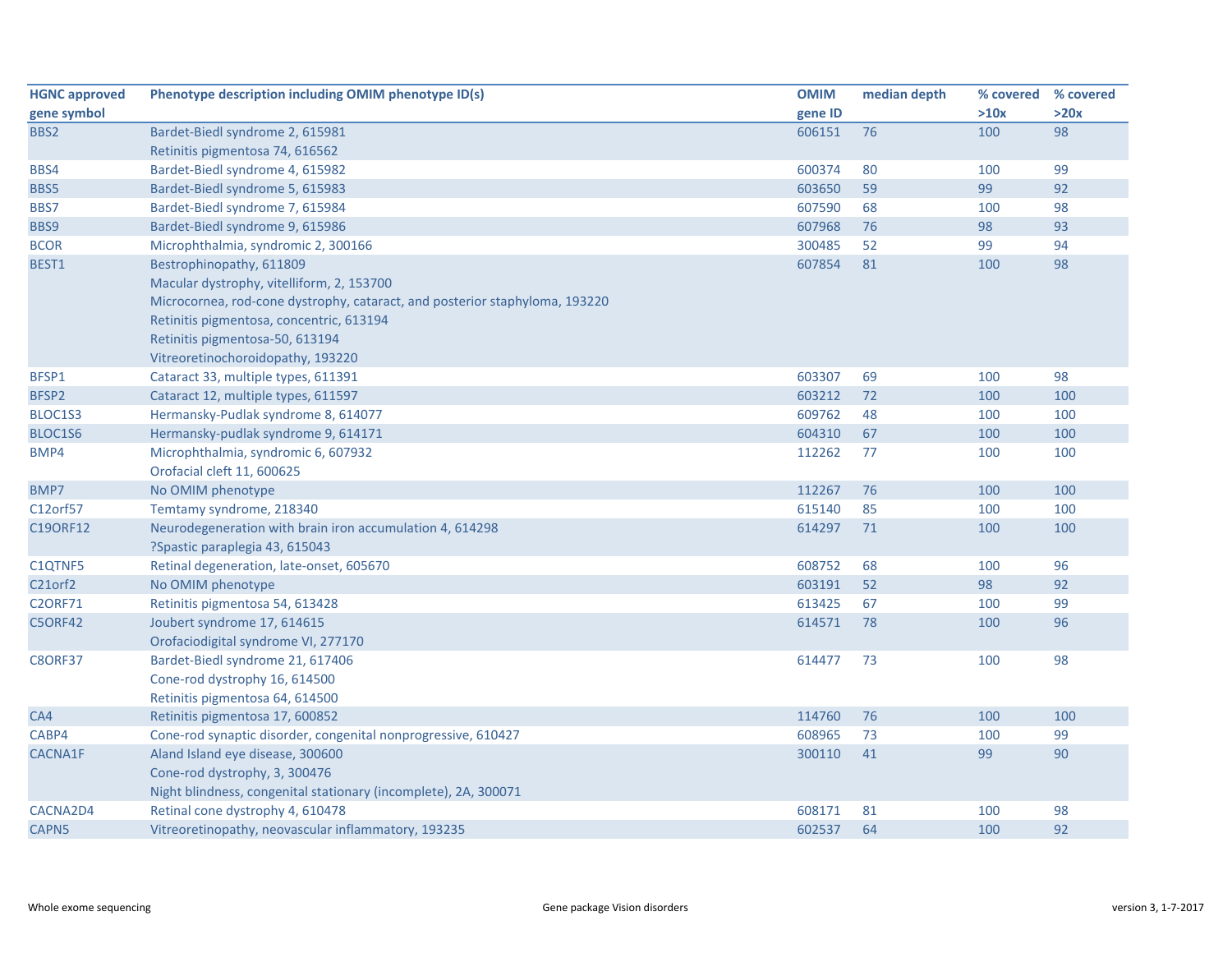| <b>HGNC approved</b> | Phenotype description including OMIM phenotype ID(s)                  | <b>OMIM</b> | median depth | % covered | % covered |
|----------------------|-----------------------------------------------------------------------|-------------|--------------|-----------|-----------|
| gene symbol          |                                                                       | gene ID     |              | >10x      | >20x      |
| CC2D2A               | COACH syndrome, 216360                                                | 612013      | 82           | 100       | 99        |
|                      | Joubert syndrome 9, 612285                                            |             |              |           |           |
|                      | Meckel syndrome 6, 612284                                             |             |              |           |           |
| CDH <sub>23</sub>    | Deafness 12, 601386                                                   | 605516      | 119          | 100       | 100       |
|                      | Usher syndrome, type 1D, 601067                                       |             |              |           |           |
|                      | Usher syndrome, type 1D/F digenic, 601067                             |             |              |           |           |
| CDH <sub>3</sub>     | Ectodermal dysplasia, ectrodactyly, and macular dystrophy, 225280     | 114021      | 94           | 100       | 100       |
|                      | Hypotrichosis, congenital, with juvenile macular dystrophy, 601553    |             |              |           |           |
| CDHR1                | Cone-rod dystrophy 15, 613660                                         | 609502      | 103          | 98        | 98        |
|                      | Retinitis pigmentosa 65, 613660                                       |             |              |           |           |
| <b>CEP164</b>        | Nephronophthisis 15, 614845                                           | 614848      | 68           | 100       | 98        |
| <b>CEP250</b>        | No OMIM phenotype                                                     | 609689      | 39           | 96        | 80        |
| <b>CEP290</b>        | ?Bardet-Biedl syndrome 14, 615991                                     | 610142      | 55           | 98        | 92        |
|                      | Joubert syndrome 5, 610188                                            |             |              |           |           |
|                      | Leber congenital amaurosis 10, 611755                                 |             |              |           |           |
|                      | Meckel syndrome 4, 611134                                             |             |              |           |           |
|                      | Senior-Loken syndrome 6, 610189                                       |             |              |           |           |
| <b>CEP41</b>         | Joubert syndrome 15, 614464                                           | 610523      | 64           | 100       | 93        |
| <b>CEP78</b>         | Cone-rod dystrophy and hearing loss, 617236                           | 617110      | 45           | 95        | 84        |
| <b>CERKL</b>         | Retinitis pigmentosa 26, 608380                                       | 608381      | 73           | 100       | 97        |
| <b>CFH</b>           | Basal laminar drusen, 126700                                          | 134370      | 80           | 99        | 96        |
|                      | Complement factor H deficiency, 609814                                |             |              |           |           |
|                      | {Hemolytic uremic syndrome, atypical, susceptibility to, 1}, 235400   |             |              |           |           |
|                      | {Macular degeneration, age-related, 4}, 610698                        |             |              |           |           |
| CHD7                 | CHARGE syndrome, 214800                                               | 608892      | 80           | 100       | 98        |
|                      | Hypogonadotropic hypogonadism 5 with or without anosmia, 612370       |             |              |           |           |
| <b>CHM</b>           | Choroideremia, 303100                                                 | 300390      | 48           | 100       | 94        |
| CHMP4B               | Cataract 31, multiple types, 605387                                   | 610897      | 65           | 99        | 91        |
| CHST <sub>6</sub>    | Macular corneal dystrophy, 217800                                     | 605294      | 141          | 100       | 100       |
| CIB <sub>2</sub>     | Deafness 48, 609439                                                   | 605564      | 109          | 100       | 100       |
|                      | Usher syndrome, type IJ, 614869                                       |             |              |           |           |
| CLDN19               | Hypomagnesemia 5, renal, with ocular involvement, 248190              | 610036      | 79           | 100       | 97        |
| CLN3                 | Ceroid lipofuscinosis, neuronal, 3, 204200                            | 607042      | 68           | 100       | 100       |
| CLN <sub>5</sub>     | Ceroid lipofuscinosis, neuronal, 5, 256731                            | 608102      | 73           | 100       | 94        |
| CLN <sub>6</sub>     | Ceroid lipofuscinosis, neuronal, 6, 601780                            | 606725      | 72           | 100       | 91        |
|                      | Ceroid lipofuscinosis, neuronal, Kufs type, adult onset, 204300       |             |              |           |           |
| CLN <sub>8</sub>     | Ceroid lipofuscinosis, neuronal, 8, 600143                            | 607837      | 100          | 100       | 100       |
|                      | Ceroid lipofuscinosis, neuronal, 8, Northern epilepsy variant, 610003 |             |              |           |           |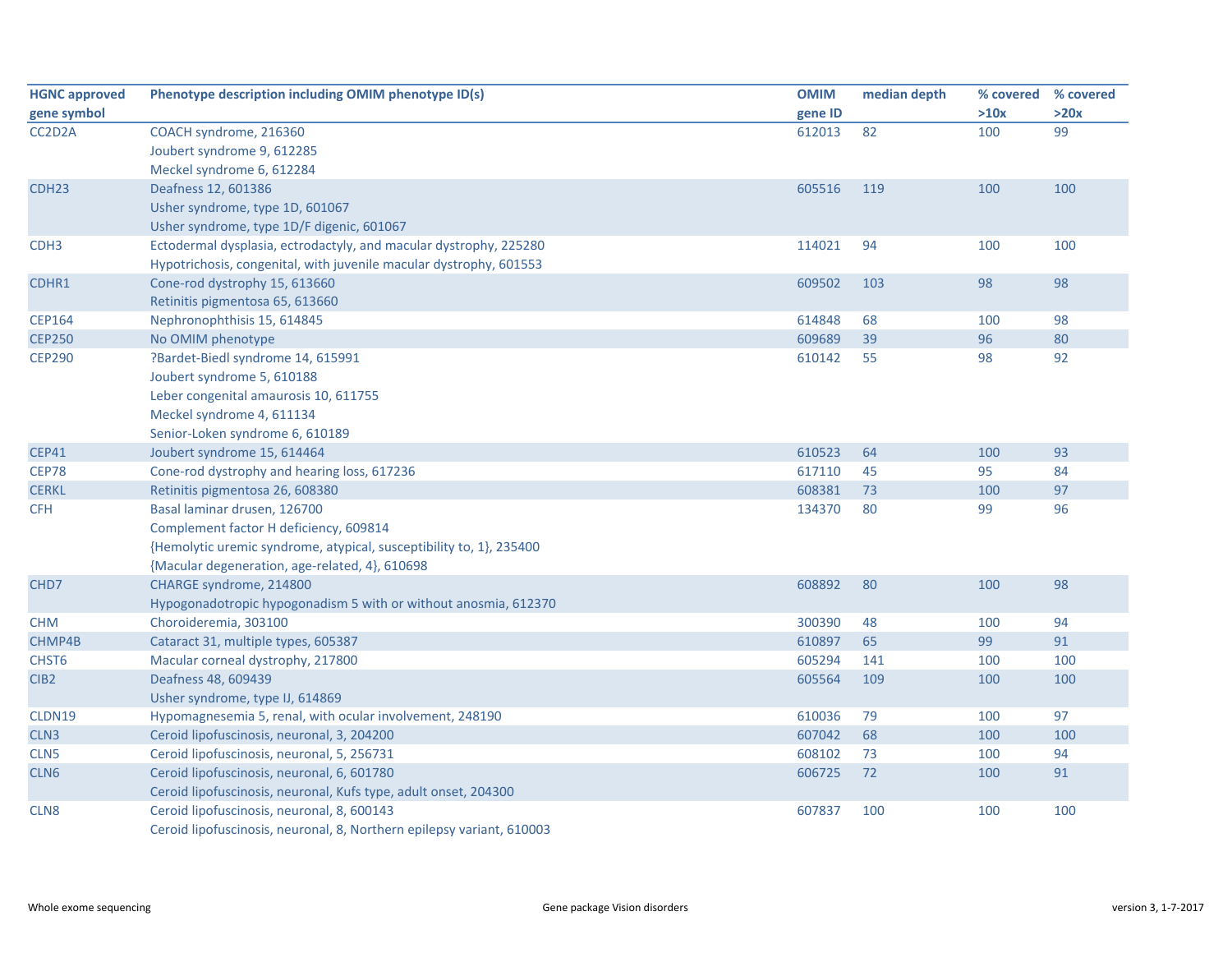| <b>HGNC approved</b> | Phenotype description including OMIM phenotype ID(s)             | <b>OMIM</b> | median depth |      | % covered % covered |
|----------------------|------------------------------------------------------------------|-------------|--------------|------|---------------------|
| gene symbol          |                                                                  | gene ID     |              | >10x | >20x                |
| CLRN1                | Retinitis pigmentosa 61, 614180                                  | 606397      | 105          | 100  | 100                 |
|                      | Usher syndrome, type 3A, 276902                                  |             |              |      |                     |
| CLUAP1               | No OMIM phenotype                                                | 616787      | 44           | 98   | 81                  |
| CNGA1                | Retinitis pigmentosa 49, 613756                                  | 123825      | 62           | 91   | 91                  |
| CNGA3                | Achromatopsia 2, 216900                                          | 600053      | 98           | 100  | 100                 |
| CNGB1                | Retinitis pigmentosa 45, 613767                                  | 600724      | 81           | 100  | 98                  |
| CNGB3                | Achromatopsia 3, 262300                                          | 605080      | 80           | 100  | 96                  |
|                      | Macular degeneration, juvenile, 248200                           |             |              |      |                     |
| CNNM4                | Jalili syndrome, 217080                                          | 607805      | 129          | 99   | 98                  |
| <b>COL11A1</b>       | Fibrochondrogenesis 1, 228520                                    | 120280      | 56           | 98   | 88                  |
|                      | {Lumbar disc herniation, susceptibility to}, 603932              |             |              |      |                     |
|                      | Marshall syndrome, 154780                                        |             |              |      |                     |
|                      | Stickler syndrome, type II, 604841                               |             |              |      |                     |
| <b>COL11A2</b>       | Deafness 13, 601868                                              | 120290      | 64           | 100  | 97                  |
|                      | Deafness 53, 609706                                              |             |              |      |                     |
|                      | Fibrochondrogenesis 2, 614524                                    |             |              |      |                     |
|                      | Otospondylomegaepiphyseal dysplasia, 215150                      |             |              |      |                     |
|                      | Stickler syndrome, type III, 184840                              |             |              |      |                     |
|                      | Weissenbacher-Zweymuller syndrome, 277610                        |             |              |      |                     |
| <b>COL18A1</b>       | Knobloch syndrome, type 1, 267750                                | 120328      | 71           | 100  | 95                  |
| COL2A1               | Achondrogenesis, type II or hypochondrogenesis, 200610           | 120140      | 74           | 100  | 99                  |
|                      | Avascular necrosis of the femoral head, 608805                   |             |              |      |                     |
|                      | Czech dysplasia, 609162                                          |             |              |      |                     |
|                      | Epiphyseal dysplasia, multiple, with myopia and deafness, 132450 |             |              |      |                     |
|                      | Kniest dysplasia, 156550                                         |             |              |      |                     |
|                      | Legg-Calve-Perthes disease, 150600                               |             |              |      |                     |
|                      | Osteoarthritis with mild chondrodysplasia, 604864                |             |              |      |                     |
|                      | Platyspondylic skeletal dysplasia, Torrance type, 151210         |             |              |      |                     |
|                      | SED congenita, 183900                                            |             |              |      |                     |
|                      | SMED Strudwick type, 184250                                      |             |              |      |                     |
|                      | Spondyloepiphyseal dysplasia, Stanescu type, 616583              |             |              |      |                     |
|                      | Spondyloperipheral dysplasia, 271700                             |             |              |      |                     |
|                      | Stickler sydrome, type I, nonsyndromic ocular, 609508            |             |              |      |                     |
|                      | Stickler syndrome, type I, 108300                                |             |              |      |                     |
|                      | Vitreoretinopathy with phalangeal epiphyseal dysplasia           |             |              |      |                     |
| COL8A2               | Corneal dystrophy, Fuchs endothelial, 1, 136800                  | 120252      | 43           | 95   | 82                  |
|                      | Corneal dystrophy, posterior polymorphous 2, 609140              |             |              |      |                     |
| COL9A1               | ?Epiphyseal dysplasia, multiple, 6, 614135                       | 120210      | 71           | 99   | 95                  |
|                      | Stickler syndrome, type IV, 614134                               |             |              |      |                     |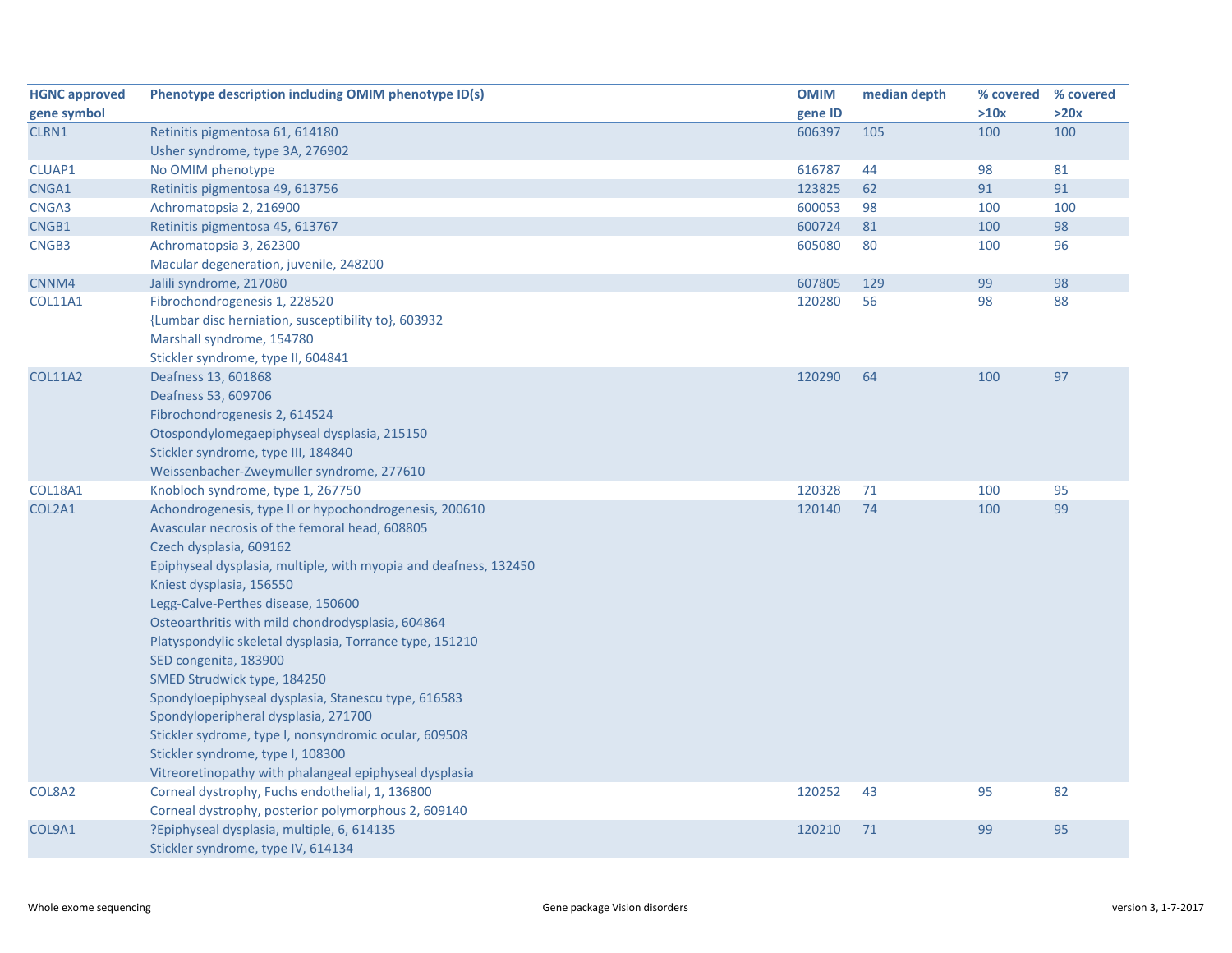| <b>HGNC approved</b> | Phenotype description including OMIM phenotype ID(s)                                    | <b>OMIM</b> | median depth |      | % covered % covered |
|----------------------|-----------------------------------------------------------------------------------------|-------------|--------------|------|---------------------|
| gene symbol          |                                                                                         | gene ID     |              | >10x | >20x                |
| COL9A2               | Epiphyseal dysplasia, multiple, 2, 600204                                               | 120260      | 50           | 100  | 94                  |
|                      | ?Stickler syndrome, type V, 614284                                                      |             |              |      |                     |
| CRB1                 | Leber congenital amaurosis 8, 613835                                                    | 604210      | 84           | 100  | 100                 |
|                      | Pigmented paravenous chorioretinal atrophy, 172870                                      |             |              |      |                     |
|                      | Retinitis pigmentosa-12, 600105                                                         |             |              |      |                     |
| <b>CRX</b>           | Cone-rod retinal dystrophy-2, 120970                                                    | 602225      | 104          | 100  | 100                 |
|                      | Leber congenital amaurosis 7, 613829                                                    |             |              |      |                     |
| <b>CRYAA</b>         | Cataract 9, multiple types, 604219                                                      | 123580      | 126          | 100  | 100                 |
| <b>CRYAB</b>         | Cardiomyopathy, dilated, 1ll, 615184                                                    | 123590      | 77           | 100  | 100                 |
|                      | Cataract 16, multiple types, 613763                                                     |             |              |      |                     |
|                      | Myopathy, myofibrillar, 2, 608810                                                       |             |              |      |                     |
|                      | Myopathy, myofibrillar, fatal infantile hypertrophy, alpha-B crystallin-related, 613869 |             |              |      |                     |
| CRYBA1               | Cataract 10, multiple types, 600881                                                     | 123610      | 93           | 100  | 98                  |
| <b>CRYBA2</b>        | ?Cataract 42, 115900                                                                    | 600836      | 65           | 100  | 100                 |
| CRYBA4               | Cataract 23, 610425                                                                     | 123631      | 67           | 100  | 93                  |
| CRYBB1               | Cataract 17, multiple types, 611544                                                     | 600929      | 87           | 100  | 100                 |
| <b>CRYBB2</b>        | Cataract 3, multiple types, 601547                                                      | 123620      | 92           | 100  | 100                 |
| <b>CRYBB3</b>        | Cataract 22, 609741                                                                     | 123630      | 92           | 100  | 100                 |
| <b>CRYGB</b>         | Cataract 39, multiple types, 615188                                                     | 123670      | 82           | 100  | 100                 |
| <b>CRYGC</b>         | Cataract 2, multiple types, 604307                                                      | 123680      | 85           | 100  | 100                 |
| <b>CRYGD</b>         | Cataract 4, multiple types, 115700                                                      | 123690      | 63           | 100  | 100                 |
| <b>CRYGS</b>         | Cataract 20, multiple types, 116100                                                     | 123730      | 74           | 100  | 93                  |
| CSPP1                | Joubert syndrome 21, 615636                                                             | 611654      | 38           | 96   | 81                  |
| CTDP1                | Congenital cataracts, facial dysmorphism, and neuropathy, 604168                        | 604927      | 74           | 95   | 88                  |
| CTNNA1               | Macular dystrophy, patterned, 2, 608970                                                 | 116805      | 46           | 97   | 87                  |
| CTNND1               | No OMIM phenotype                                                                       | 601045      | 49           | 99   | 92                  |
| <b>CWC27</b>         | Retinitis pigmentosa with or without skeletal anomalies, 250410                         | 617170      | 25           | 85   | 49                  |
| CYP1B1               | Anterior segment dysgenesis 6, multiple subtypes, 617315                                | 601771      | 73           | 100  | 100                 |
|                      | Glaucoma 3A, primary open angle, congenital, juvenile, or adult onset, 231300           |             |              |      |                     |
| CYP4V2               | Bietti crystalline corneoretinal dystrophy, 210370                                      | 608614      | 89           | 100  | 100                 |
| <b>DCN</b>           | Corneal dystrophy, congenital stromal, 610048                                           | 125255      | 52           | 96   | 87                  |
| DFNB31               | Retinitis pigmentosa 59, 613861                                                         | 608172      | 98           | 100  | 100                 |
| <b>DHDDS</b>         | Retinitis pigmentosa 59, 613861                                                         | 608172      | 73           | 100  | 100                 |
| DHX38                | No OMIM phenotype                                                                       | 605584      | 43           | 96   | 86                  |
| DKC1                 | Dyskeratosis congenita, 305000                                                          | 300126      | 57           | 100  | 94                  |
| <b>DPYD</b>          | Dihydropyrimidine dehydrogenase deficiency, 274270                                      | 612779      | 79           | 98   | 95                  |
|                      | 5-fluorouracil toxicity, 274270                                                         |             |              |      |                     |
| DRAM2                | Cone-rod dystrophy 21, 616502                                                           | 613360      | 45           | 100  | 93                  |
| DTHD1                | No OMIM phenotype                                                                       | 616979      | 45           | 98   | 90                  |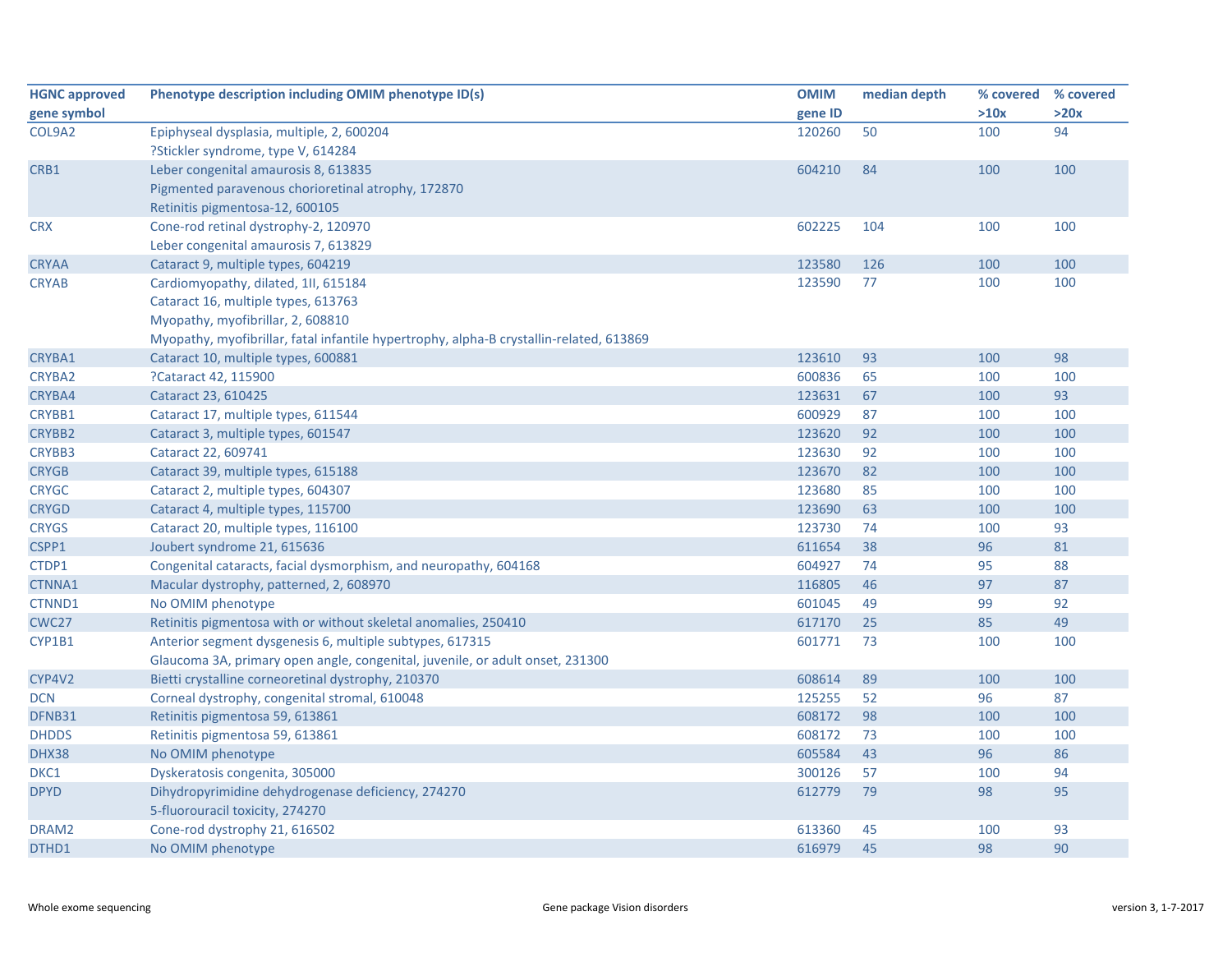| <b>HGNC approved</b> | Phenotype description including OMIM phenotype ID(s)                       | <b>OMIM</b> | median depth | % covered % covered |      |
|----------------------|----------------------------------------------------------------------------|-------------|--------------|---------------------|------|
| gene symbol          |                                                                            | gene ID     |              | >10x                | >20x |
| DTNBP1               | Hermansky-Pudlak syndrome 7, 614076                                        | 607145      | 73           | 100                 | 97   |
| EFEMP1               | Doyne honeycomb degeneration of retina, 126600                             | 601548      | 108          | 100                 | 100  |
| ELOVL4               | Ichthyosis, spastic quadriplegia, and mental retardation, 614457           | 605512      | 57           | 100                 | 98   |
|                      | ?Spinocerebellar ataxia 34, 133190                                         |             |              |                     |      |
|                      | Stargardt disease 3, 600110                                                |             |              |                     |      |
| ELP4                 | ?Aniridia 2, 617141                                                        | 606985      | 48           | 89                  | 78   |
| EMC1                 | Cerebellar atrophy, visual impairment, and psychomotor retardation, 616875 | 616846      | 45           | 99                  | 88   |
| EPG5                 | Vici syndrome, 242840                                                      | 615068      | 42           | 96                  | 83   |
| EPHA <sub>2</sub>    | Cataract 6, multiple types, 116600                                         | 176946      | 83           | 100                 | 99   |
| EXOSC2               | No OMIM phenotype                                                          | 602238      | 41           | 100                 | 86   |
| EYA1                 | Anterior segment anomalies with or without cataract, 602588                | 601653      | 78           | 100                 | 96   |
|                      | Branchiootic syndrome 1, 602588                                            |             |              |                     |      |
|                      | Branchiootorenal syndrome 1, with or without cataracts, 113650             |             |              |                     |      |
|                      | ?Otofaciocervical syndrome, 166780                                         |             |              |                     |      |
| <b>EYS</b>           | Retinitis pigmentosa 25, 602772                                            | 612424      | 76           | 100                 | 98   |
| FA <sub>2</sub> H    | Spastic paraplegia 35, 612319                                              | 611026      | 55           | 98                  | 87   |
| <b>FAM161A</b>       | Retinitis pigmentosa 28, 606068                                            | 613596      | 70           | 100                 | 100  |
| FBN1                 | Acromicric dysplasia, 102370                                               | 134797      | 86           | 100                 | 100  |
|                      | Ectopia lentis, familial, 129600                                           |             |              |                     |      |
|                      | Geleophysic dysplasia 2, 614185                                            |             |              |                     |      |
|                      | MASS syndrome, 604308                                                      |             |              |                     |      |
|                      | Marfan lipodystrophy syndrome, 616914                                      |             |              |                     |      |
|                      | Marfan syndrome, 154700                                                    |             |              |                     |      |
|                      | Stiff skin syndrome, 184900                                                |             |              |                     |      |
|                      | Weill-Marchesani syndrome 2, dominant, 608328                              |             |              |                     |      |
| FLVCR1               | Ataxia, posterior column, with retinitis pigmentosa, 609033                | 609144      | 82           | 100                 | 97   |
| FOXC1                | Anterior segment dysgenesis 3, multiple subtypes, 601631                   | 601090      | 46           | 99                  | 75   |
|                      | Axenfeld-Rieger syndrome, type 3, 602482                                   |             |              |                     |      |
| FOXE3                | Anterior segment dysgenesis 2, multiple subtypes, 610256                   | 601094      | 40           | 73                  | 58   |
|                      | {Aortic aneurysm, familial thoracic 11, susceptibility to}, 617349         |             |              |                     |      |
|                      | Cataract 34, multiple types, 612968                                        |             |              |                     |      |
| FOXL <sub>2</sub>    | Blepharophimosis, epicanthus inversus, and ptosis, type 1, 110100          | 605597      | 70           | 97                  | 90   |
|                      | Blepharophimosis, epicanthus inversus, and ptosis, type 2, 110100          |             |              |                     |      |
|                      | Premature ovarian failure 3, 608996                                        |             |              |                     |      |
| FRAS1                | Fraser syndrome, 219000                                                    | 607830      | 91           | 100                 | 100  |
| FREM1                | Bifid nose with or without anorectal and renal anomalies, 608980           | 608944      | 88           | 100                 | 99   |
|                      | Manitoba oculotrichoanal syndrome, 248450                                  |             |              |                     |      |
|                      | Trigonocephaly 2, 614485                                                   |             |              |                     |      |
| FREM2                | Fraser syndrome, 219000                                                    | 608945      | 92           | 100                 | 100  |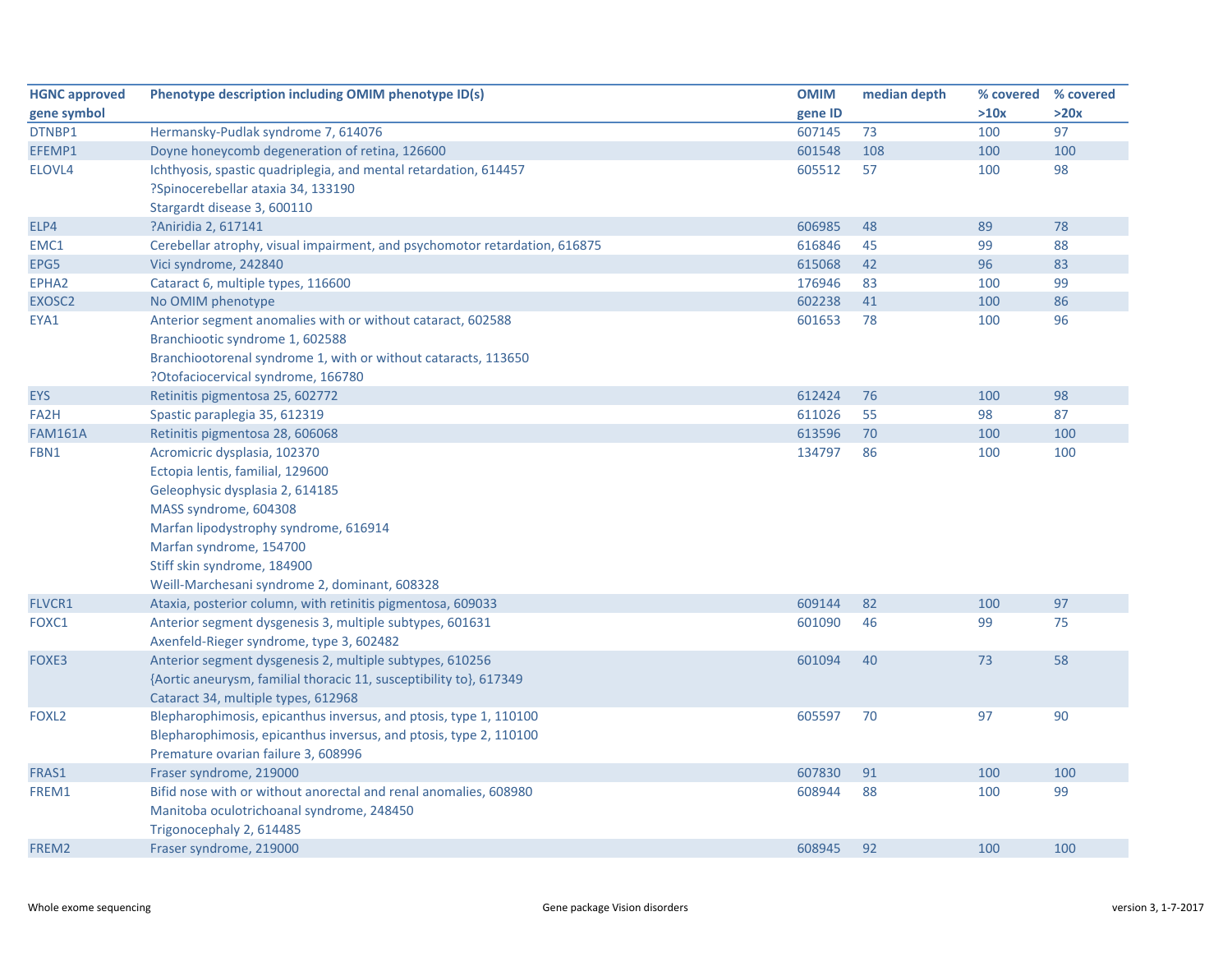| <b>HGNC approved</b> | Phenotype description including OMIM phenotype ID(s)                                          | <b>OMIM</b> | median depth | % covered % covered |      |
|----------------------|-----------------------------------------------------------------------------------------------|-------------|--------------|---------------------|------|
| gene symbol          |                                                                                               | gene ID     |              | >10x                | >20x |
| FRMD7                | Nystagmus 1, congenital, 310700                                                               | 300628      | 42           | 100                 | 96   |
|                      | Nystagmus, infantile periodic alternating, 310700                                             |             |              |                     |      |
| FSCN <sub>2</sub>    | Retinitis pigmentosa 30, 607921                                                               | 607643      | 82           | 100                 | 100  |
| <b>FTL</b>           | Hyperferritinemia-cataract syndrome, 600886                                                   | 134790      | 62           | 94                  | 76   |
|                      | L-ferritin deficiency, dominant and recessive, 615604                                         |             |              |                     |      |
|                      | Neurodegeneration with brain iron accumulation 3, 606159                                      |             |              |                     |      |
| FYCO1                | Cataract 18, 610019                                                                           | 607182      | 85           | 100                 | 100  |
| FZD4                 | Exudative vitreoretinopathy 1, 133780                                                         | 604579      | 93           | 100                 | 100  |
|                      | Retinopathy of prematurity, 133780                                                            |             |              |                     |      |
| GALK1                | Galactokinase deficiency with cataracts, 230200                                               | 604313      | 76           | 100                 | 100  |
| <b>GALT</b>          | Galactosemia, 230400                                                                          | 606999      | 120          | 100                 | 100  |
| GCNT <sub>2</sub>    | Adult i phenotype without cataract, 110800                                                    | 600429      | 105          | 100                 | 100  |
|                      | [Blood group, li], 110800                                                                     |             |              |                     |      |
|                      | Cataract 13 with adult i phenotype, 116700                                                    |             |              |                     |      |
| GDF3                 | Klippel-Feil syndrome 3, 613702                                                               | 606522      | 101          | 100                 | 100  |
|                      | Microphthalmia with coloboma 6, 613703                                                        |             |              |                     |      |
|                      | Microphthalmia, isolated 7, 613704                                                            |             |              |                     |      |
| GDF <sub>6</sub>     | Klippel-Feil syndrome 1, 118100                                                               | 601147      | 86           | 100                 | 100  |
|                      | Leber congenital amaurosis 17, 615360                                                         |             |              |                     |      |
|                      | Microphthalmia with coloboma 6, digenic, 613703                                               |             |              |                     |      |
|                      | Microphthalmia, isolated 4, 613094                                                            |             |              |                     |      |
| <b>GFER</b>          | Myopathy progressive, with congenital cataract, hearing loss, and developmental delay, 613076 | 600924      | 58           | 100                 | 86   |
| GJA1                 | Atrioventricular septal defect 3, 600309                                                      | 121014      | 66           | 100                 | 100  |
|                      | Craniometaphyseal dysplasia, 218400                                                           |             |              |                     |      |
|                      | Erythrokeratodermia variabilis et progressiva, 133200                                         |             |              |                     |      |
|                      | Hypoplastic left heart syndrome 1, 241550                                                     |             |              |                     |      |
|                      | Oculodentodigital dysplasia, 164200                                                           |             |              |                     |      |
|                      | Oculodentodigital dysplasia, 257850                                                           |             |              |                     |      |
|                      | Palmoplantar keratoderma with congenital alopecia, 104100                                     |             |              |                     |      |
|                      | Syndactyly, type III, 186100                                                                  |             |              |                     |      |
| GJA3                 | Cataract 14, multiple types, 601885                                                           | 121015      | 95           | 100                 | 97   |
| GJA8                 | Cataract 1, multiple types, 116200                                                            | 600897      | 97           | 100                 | 100  |
| GLI <sub>2</sub>     | Culler-Jones syndrome, 615849                                                                 | 165230      | 82           | 99                  | 97   |
|                      | Holoprosencephaly 9, 610829                                                                   |             |              |                     |      |
| GLIS2                | Nephronophthisis 7, 611498                                                                    | 608539      | 74           | 100                 | 96   |
| GNAT1                | Night blindness, congenital stationary 3, 610444                                              | 139330      | 96           | 100                 | 100  |
|                      | ?Night blindness, congenital stationary, type 1G, 616389                                      |             |              |                     |      |
| GNAT2                | Achromatopsia 4, 613856                                                                       | 139340      | 100          | 100                 | 98   |
| <b>GNPTG</b>         | Mucolipidosis III gamma, 252605                                                               | 607838      | 87           | 95                  | 88   |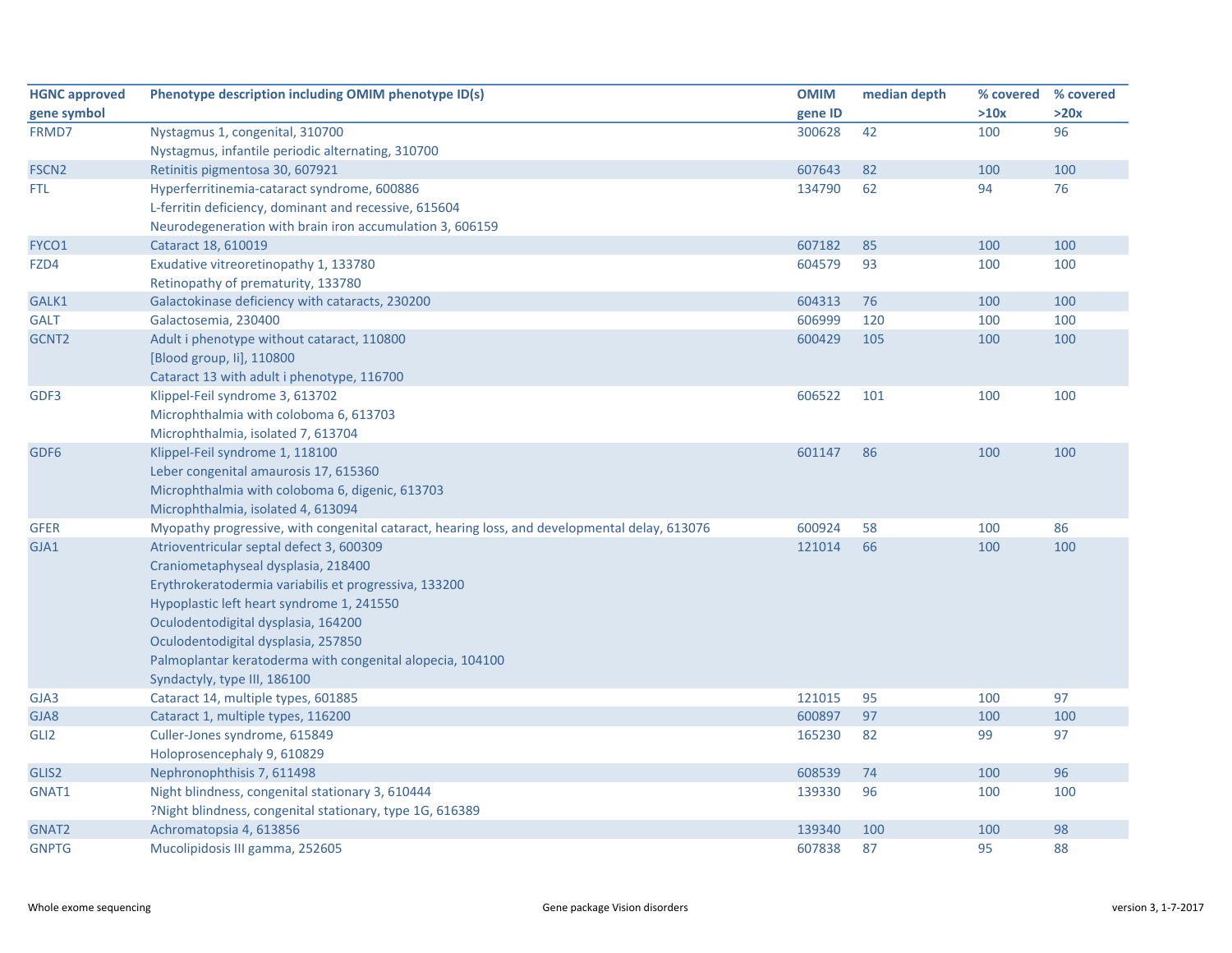| <b>HGNC approved</b> | Phenotype description including OMIM phenotype ID(s)                                            | <b>OMIM</b> | median depth     | % covered | % covered |
|----------------------|-------------------------------------------------------------------------------------------------|-------------|------------------|-----------|-----------|
| gene symbol          |                                                                                                 | gene ID     |                  | >10x      | >20x      |
| <b>GPR143</b>        | Nystagmus 6, congenital, 300814                                                                 | 300808      | 36               | 99        | 75        |
|                      | Ocular albinism, type I, Nettleship-Falls type, 300500                                          |             |                  |           |           |
| <b>GPR179</b>        | Night blindness, congenital stationary (complete), 1E, 614565                                   | 614515      | 78               | 100       | 100       |
| <b>GRASP</b>         | No OMIM phenotype                                                                               | 612027      | No coverage data |           |           |
| GRK1                 | Oguchi disease-2, 613411                                                                        | 180381      | 95               | 100       | 100       |
| GRM6                 | Night blindness, congenital stationary (complete), 1B, 257270                                   | 604096      | 73               | 92        | 81        |
| <b>GRN</b>           | Aphasia, primary progressive, 607485                                                            | 138945      | 95               | 100       | 100       |
|                      | Ceroid lipofuscinosis, neuronal, 11, 614706                                                     |             |                  |           |           |
|                      | Frontotemporal lobar degeneration with ubiquitin-positive inclusions, 607485                    |             |                  |           |           |
| <b>GSN</b>           | Amyloidosis, Finnish type, 105120                                                               | 137350      | 82               | 99        | 94        |
| GUCA1A               | Cone dystrophy-3, 602093                                                                        | 600364      | 135              | 100       | 100       |
|                      | Cone-rod dystrophy 14, 602093                                                                   |             |                  |           |           |
| GUCA1B               | Retinitis pigmentosa 48, 613827                                                                 | 602275      | 89               | 100       | 100       |
| <b>GUCY2D</b>        | Cone-rod dystrophy 6, 601777                                                                    | 600179      | 64               | 100       | 93        |
|                      | Leber congenital amaurosis 1, 204000                                                            |             |                  |           |           |
| <b>HARS</b>          | Charcot-Marie-Tooth disease, axonal, type 2W, 616625                                            | 142810      | 86               | 100       | 99        |
|                      | Usher syndrome type 3B, 614504                                                                  |             |                  |           |           |
| HCCS                 | Linear skin defects with multiple congenital anomalies 1, 309801                                | 300056      | 53               | 100       | 99        |
| <b>HGSNAT</b>        | Mucopolysaccharidosis type IIIC (Sanfilippo C), 252930                                          | 610453      | 69               | 94        | 91        |
|                      | Retinitis pigmentosa 73, 616544                                                                 |             |                  |           |           |
| HK1                  | Hemolytic anemia due to hexokinase deficiency, 235700                                           | 142600      | 91               | 100       | 98        |
|                      | Neuropathy, hereditary motor and sensory, Russe type, 605285                                    |             |                  |           |           |
|                      | Retinitis pigmentosa 79, 617460                                                                 |             |                  |           |           |
| HMGB3                | ?Microphthalmia, syndromic 13, 300915                                                           | 300193      | 12               | 49        | 21        |
| HMX1                 | Oculoauricular syndrome, 612109                                                                 | 142992      | 37               | 77        | 59        |
| HPS1                 | Hermansky-Pudlak syndrome 1, 203300                                                             | 604982      | 85               | 100       | 100       |
| HPS3                 | Hermansky-Pudlak syndrome 3, 614072                                                             | 606118      | 89               | 100       | 100       |
| HPS4                 | Hermansky-Pudlak syndrome 4, 614073                                                             | 606682      | 82               | 100       | 100       |
| HPS5                 | Hermansky-Pudlak syndrome 5, 614074                                                             | 607521      | 82               | 100       | 99        |
| HPS6                 | Hermansky-Pudlak syndrome 6, 614075                                                             | 607522      | 65               | 99        | 89        |
| HSF4                 | Cataract 5, multiple types, 116800                                                              | 602438      | 66               | 99        | 95        |
| <b>IDH3A</b>         | No OMIM phenotype                                                                               | 601149      | 53               | 99        | 88        |
| <b>IDH3B</b>         | Retinitis pigmentosa 46, 612572                                                                 | 604526      | 80               | 100       | 100       |
| <b>IFT140</b>        | Short-rib thoracic dysplasia 9 with or without polydactyly, 266920                              | 614620      | 82               | 100       | 99        |
| <b>IFT172</b>        | Retinitis pigmentosa 71, 616394                                                                 | 607386      | 77               | 100       | 99        |
|                      | Short-rib thoracic dysplasia 10 with or without polydactyly, 615630                             |             |                  |           |           |
| IFT27                | ?Bardet-Biedl syndrome 19, 615996                                                               | 615870      | 45               | 100       | 83        |
| IFT74                | ?Bardet-Biedl syndrome 20, 617119                                                               | 608040      | 28               | 83        | 49        |
| IGBP1                | Corpus callosum, agenesis of, with mental retardation, ocular coloboma and micrognathia, 300472 | 300139      | 56               | 100       | 100       |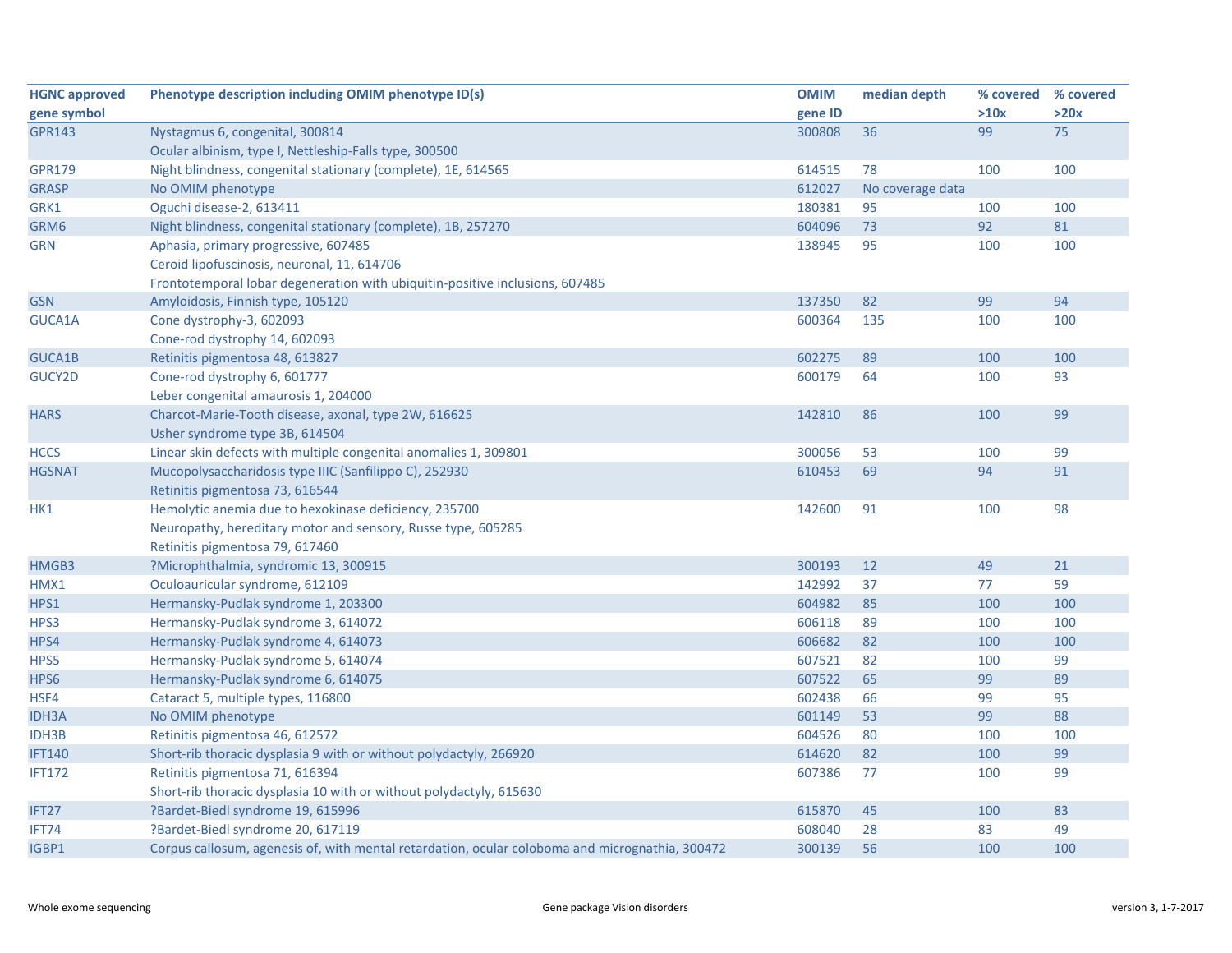| <b>HGNC approved</b> | Phenotype description including OMIM phenotype ID(s)                                      | <b>OMIM</b> | median depth | % covered | % covered |
|----------------------|-------------------------------------------------------------------------------------------|-------------|--------------|-----------|-----------|
| gene symbol          |                                                                                           | gene ID     |              | >10x      | >20x      |
| IMPDH1               | Leber congenital amaurosis 11, 613837                                                     | 146690      | 72           | 97        | 92        |
|                      | Retinitis pigmentosa 10, 180105                                                           |             |              |           |           |
| IMPG1                | Macular dystrophy, vitelliform, 4, 616151                                                 | 602870      | 37           | 96        | 79        |
| IMPG2                | Macular dystrophy, vitelliform, 5, 616152                                                 | 607056      | 89           | 100       | 100       |
|                      | Retinitis pigmentosa 56, 613581                                                           |             |              |           |           |
| <b>INPP5E</b>        | Joubert syndrome 1, 213300                                                                | 613037      | 71           | 98        | 92        |
|                      | Mental retardation, truncal obesity, retinal dystrophy, and micropenis, 610156            |             |              |           |           |
| <b>INVS</b>          | Nephronophthisis 2, infantile, 602088                                                     | 243305      | 82           | 100       | 99        |
| IQCB1                | Senior-Loken syndrome 5, 609254                                                           | 609237      | 65           | 99        | 89        |
| JAM3                 | Hemorrhagic destruction of the brain, subependymal calcification, and cataracts, 613730   | 606871      | 102          | 100       | 100       |
| KCNJ13               | Leber congenital amaurosis 16, 614186                                                     | 603208      | 88           | 100       | 100       |
|                      | Snowflake vitreoretinal degeneration, 193230                                              |             |              |           |           |
| <b>KCNV2</b>         | Retinal cone dystrophy 3B, 610356                                                         | 607604      | 74           | 100       | 100       |
| <b>KERA</b>          | Cornea plana 2, 217300                                                                    | 603288      | 91           | 100       | 100       |
| <b>KIF11</b>         | Microcephaly with or without chorioretinopathy, lymphedema, or mental retardation, 152950 | 148760      | 53           | 99        | 95        |
| KIF21A               | Fibrosis of extraocular muscles, congenital, 1, 135700                                    | 608283      | 79           | 100       | 96        |
|                      | Fibrosis of extraocular muscles, congenital, 3B, 135700                                   |             |              |           |           |
| KIF7                 | Acrocallosal syndrome, 200990                                                             | 611254      | 64           | 98        | 93        |
|                      | ?Al-Gazali-Bakalinova syndrome, 607131                                                    |             |              |           |           |
|                      | ?Hydrolethalus syndrome 2, 614120                                                         |             |              |           |           |
|                      | Joubert syndrome 12, 200990                                                               |             |              |           |           |
| <b>KIZ</b>           | Retinitis pigmentosa 69, 615780                                                           | 615757      | 48           | 96        | 84        |
| KLHL7                | Cold-induced sweating syndrome 3, 617055                                                  | 611119      | 78           | 100       | 99        |
|                      | Retinitis pigmentosa 42, 612943                                                           |             |              |           |           |
| <b>KRT12</b>         | Meesmann corneal dystrophy, 122100                                                        | 601687      | 67           | 100       | 97        |
| KRT3                 | Meesmann corneal dystrophy, 122100                                                        | 148043      | 73           | 100       | 100       |
| LAMA1                | Poretti-Boltshauser syndrome, 615960                                                      | 150320      | 88           | 100       | 99        |
| LCA5                 | Leber congenital amaurosis 5, 604537                                                      | 611408      | 70           | 100       | 97        |
| LEMD <sub>2</sub>    | Cataract 46, juvenile-onset, 212500                                                       | 616312      | 43           | 97        | 84        |
| LIM <sub>2</sub>     | Cataract 19, multiple types, 615277                                                       | 154045      | 66           | 100       | 100       |
| <b>LRAT</b>          | Leber congenital amaurosis 14, 613341                                                     | 604863      | 137          | 100       | 100       |
|                      | Retinal dystrophy, early-onset severe, 613341                                             |             |              |           |           |
|                      | Retinitis pigmentosa, juvenile, 613341                                                    |             |              |           |           |
| LRIT <sub>3</sub>    | Night blindness, congenital stationary (complete), 1F, 615058                             | 615004      | 67           | 100       | 100       |
| <b>LRMDA</b>         | Albinism, oculocutaneous, type VII, 615179                                                | 614537      | 95           | 100       | 95        |
| LRP2                 | Donnai-Barrow syndrome, 222448                                                            | 600073      | 89           | 100       | 100       |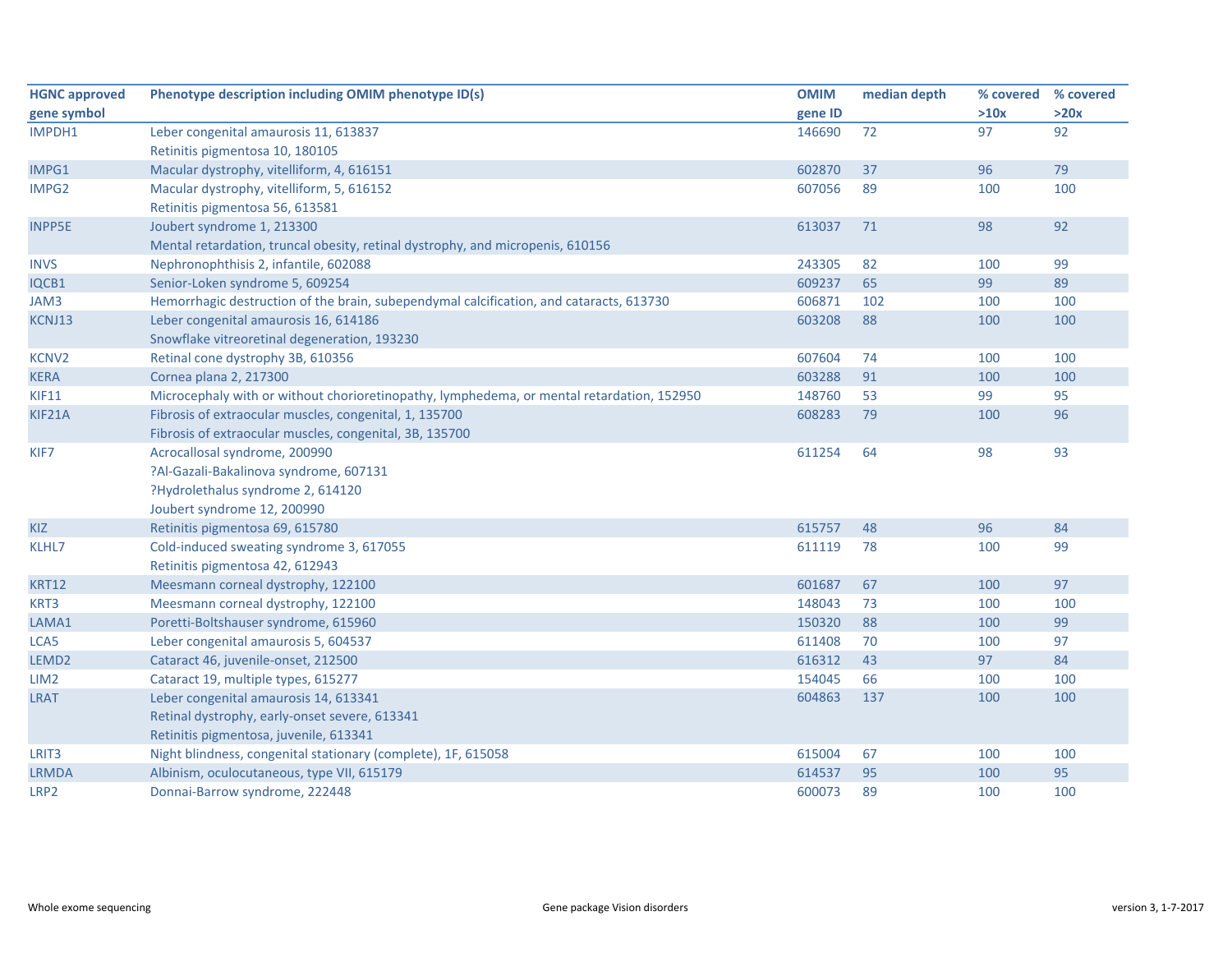| <b>HGNC approved</b> | Phenotype description including OMIM phenotype ID(s)                                               | <b>OMIM</b> | median depth     | % covered | % covered |
|----------------------|----------------------------------------------------------------------------------------------------|-------------|------------------|-----------|-----------|
| gene symbol          |                                                                                                    | gene ID     |                  | >10x      | >20x      |
| LRP5                 | [Bone mineral density variability 1], 601884                                                       | 603506      | 112              | 99        | 98        |
|                      | Exudative vitreoretinopathy 4, 601813                                                              |             |                  |           |           |
|                      | Hyperostosis, endosteal, 144750                                                                    |             |                  |           |           |
|                      | Osteopetrosis 1, 607634                                                                            |             |                  |           |           |
|                      | Osteoporosis-pseudoglioma syndrome, 259770                                                         |             |                  |           |           |
|                      | {Osteoporosis}, 166710                                                                             |             |                  |           |           |
|                      | Osteosclerosis, 144750                                                                             |             |                  |           |           |
|                      | van Buchem disease, type 2, 607636                                                                 |             |                  |           |           |
| <b>LSS</b>           | Cataract 44, 616509                                                                                | 600909      | 52               | 99        | 93        |
| LTBP2                | Glaucoma 3, primary congenital, D, 613086                                                          | 602091      | 72               | 100       | 99        |
|                      | Microspherophakia and/or megalocornea, with ectopia lentis and with or without secondary glaucoma, |             |                  |           |           |
|                      | 251750                                                                                             |             |                  |           |           |
|                      | Weill-Marchesani syndrome 3, recessive, 614819                                                     |             |                  |           |           |
| <b>LYST</b>          | Chediak-Higashi syndrome, 214500                                                                   | 606897      | 77               | 99        | 97        |
| LZTFL1               | Bardet-Biedl syndrome 17, 615994                                                                   | 606568      | 87               | 100       | 92        |
| <b>MAB21L2</b>       | Microphthalmia, syndromic 14, 615877                                                               | 604357      | 96               | 100       | 100       |
| <b>MAF</b>           | Ayme-Gripp syndrome, 601088                                                                        | 177075      | 53               | 81        | 74        |
|                      | Cataract 21, multiple types, 610202                                                                |             |                  |           |           |
| <b>MAK</b>           | Retinitis pigmentosa 62, 614181                                                                    | 154235      | 97               | 100       | 95        |
| MAPKAPK3             | ?Macular dystrophy, patterned, 3, 617111                                                           | 602130      | 34               | 98        | 80        |
| <b>MERTK</b>         | Retinitis pigmentosa 38, 613862                                                                    | 604705      | 86               | 100       | 100       |
| MFN <sub>2</sub>     | Charcot-Marie-Tooth disease, axonal, type 2A2A, 609260                                             | 608507      | 84               | 100       | 100       |
|                      | Charcot-Marie-Tooth disease, axonal, type 2A2B, 617087                                             |             |                  |           |           |
|                      | Hereditary motor and sensory neuropathy VIA, 601152                                                |             |                  |           |           |
| <b>MFRP</b>          | Microphthalmia, isolated 5, 611040                                                                 | 606227      | 74               | 100       | 100       |
|                      | Nanophthalmos 2, 609549                                                                            |             |                  |           |           |
| MFSD8                | Ceroid lipofuscinosis, neuronal, 7, 610951                                                         | 611124      | 75               | 100       | 97        |
|                      | Macular dystrophy with central cone involvement, 616170                                            |             |                  |           |           |
| <b>MIP</b>           | Cataract 15, multiple types, 615274                                                                | 154050      | 54               | 100       | 93        |
| <b>MIR184</b>        | EDICT syndrome, 614303                                                                             | 613146      | No coverage data |           |           |
| <b>MIR204</b>        | ?Retinal dystrophy and iris coloboma with or without cataract, 616722                              | 610942      | No coverage data |           |           |
| <b>MITF</b>          | COMMAD syndrome, 617306                                                                            | 156845      | 54               | 100       | 98        |
|                      | {Melanoma, cutaneous malignant, susceptibility to, 8}, 614456                                      |             |                  |           |           |
|                      | Tietz albinism-deafness syndrome, 103500                                                           |             |                  |           |           |
|                      | Waardenburg syndrome, type 2A, 193510                                                              |             |                  |           |           |
|                      | Waardenburg syndrome/ocular albinism, digenic, 103470                                              |             |                  |           |           |
| <b>MKKS</b>          | Bardet-Biedl syndrome 6, 605231                                                                    | 604896      | 106              | 100       | 100       |
|                      | McKusick-Kaufman syndrome, 236700                                                                  |             |                  |           |           |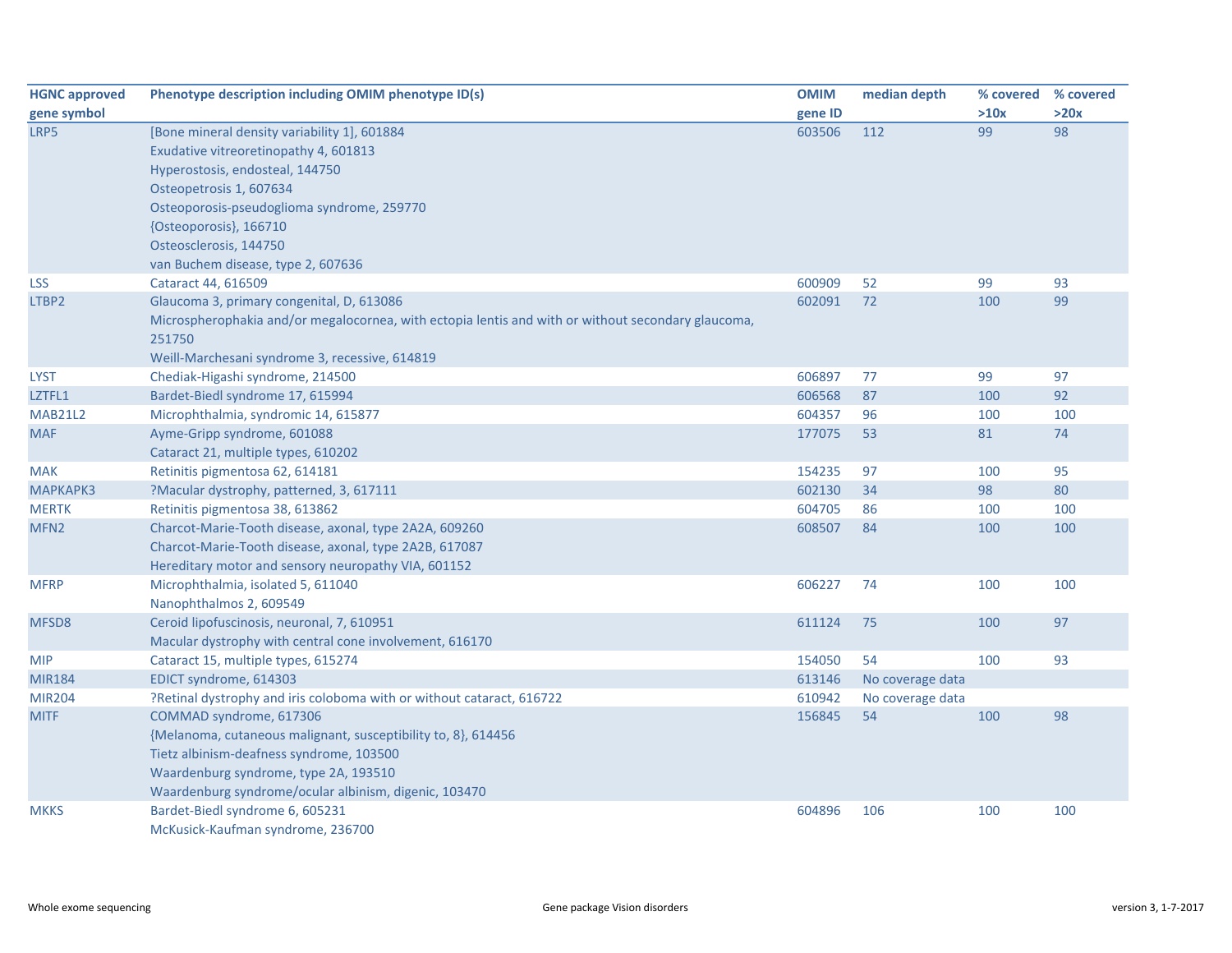| <b>HGNC approved</b> | Phenotype description including OMIM phenotype ID(s)                      | <b>OMIM</b> | median depth | % covered % covered |      |
|----------------------|---------------------------------------------------------------------------|-------------|--------------|---------------------|------|
| gene symbol          |                                                                           | gene ID     |              | >10x                | >20x |
| MKS1                 | Bardet-Biedl syndrome 13, 615990                                          | 609883      | 73           | 100                 | 98   |
|                      | Joubert syndrome 28, 617121                                               |             |              |                     |      |
|                      | Meckel syndrome 1, 249000                                                 |             |              |                     |      |
| <b>MTTP</b>          | Abetalipoproteinemia, 200100                                              | 157147      | 78           | 100                 | 96   |
|                      | {Metabolic syndrome, protection against}, 605552                          |             |              |                     |      |
| <b>MVK</b>           | Hyper-IgD syndrome, 260920                                                | 251170      | 94           | 100                 | 100  |
|                      | Mevalonic aciduria, 610377                                                |             |              |                     |      |
|                      | Porokeratosis 3, multiple types, 175900                                   |             |              |                     |      |
| MYO7A                | Deafness 11, 601317                                                       | 276903      | 100          | 100                 | 98   |
|                      | Deafness 2, 600060                                                        |             |              |                     |      |
|                      | Usher syndrome, type 1B, 276900                                           |             |              |                     |      |
| <b>MYOC</b>          | Glaucoma 1A, primary open angle, 137750                                   | 601652      | 101          | 100                 | 100  |
| <b>NAA10</b>         | ?Microphthalmia, syndromic 1, 309800                                      | 300013      | 51           | 100                 | 100  |
|                      | Ogden syndrome, 300855 dominant                                           |             |              |                     |      |
| <b>NDP</b>           | Exudative vitreoretinopathy 2, 305390                                     | 300658      | 68           | 100                 | 100  |
|                      | Norrie disease, 310600                                                    |             |              |                     |      |
| NEK <sub>2</sub>     | ?Retinitis pigmentosa 67, 615565                                          | 604043      | 32           | 91                  | 65   |
| NEK8                 | ?Nephronophthisis 9, 613824                                               | 609799      | 94           | 100                 | 100  |
|                      | ?Renal-hepatic-pancreatic dysplasia 2, 615415                             |             |              |                     |      |
| NEUROD1              | {Diabetes mellitus, noninsulin-dependent}, 125853                         | 601724      | 66           | 100                 | 100  |
|                      | Maturity-onset diabetes of the young 6, 606394                            |             |              |                     |      |
| <b>NHS</b>           | Cataract 40, 302200                                                       | 300457      | 48           | 95                  | 92   |
|                      | Nance-Horan syndrome, 302350                                              |             |              |                     |      |
| NMNAT1               | Leber congenital amaurosis 9, 608553                                      | 608700      | 119          | 100                 | 100  |
| NPHP1                | Joubert syndrome 4, 609583                                                | 607100      | 78           | 100                 | 99   |
|                      | Nephronophthisis 1, juvenile, 256100                                      |             |              |                     |      |
|                      | Senior-Loken syndrome-1, 266900                                           |             |              |                     |      |
| NPHP3                | Meckel syndrome 7, 267010                                                 | 608002      | 77           | 100                 | 100  |
|                      | Nephronophthisis 3, 604387                                                |             |              |                     |      |
|                      | Renal-hepatic-pancreatic dysplasia 1, 208540                              |             |              |                     |      |
| NPHP4                | Nephronophthisis 4, 606966                                                | 607215      | 87           | 100                 | 100  |
|                      | Senior-Loken syndrome 4, 606996                                           |             |              |                     |      |
| NR2E3                | Enhanced S-cone syndrome, 268100                                          | 604485      | 65           | 100                 | 100  |
|                      | Retinitis pigmentosa 37, 611131                                           |             |              |                     |      |
| NR2F1                | Bosch-Boonstra-Schaaf optic atrophy syndrome, 615722                      | 132890      | 123          | 100                 | 100  |
| <b>NRL</b>           | Retinal degeneration, clumped pigment type                                | 162080      | 54           | 100                 | 100  |
|                      | Retinitis pigmentosa 27, 613750                                           |             |              |                     |      |
| <b>NYX</b>           | Night blindness, congenital stationary (complete), 1A, 310500             | 300278      | 43           | 100                 | 97   |
| <b>OAT</b>           | Gyrate atrophy of choroid and retina with or without ornithinemia, 258870 | 613349      | 72           | 100                 | 96   |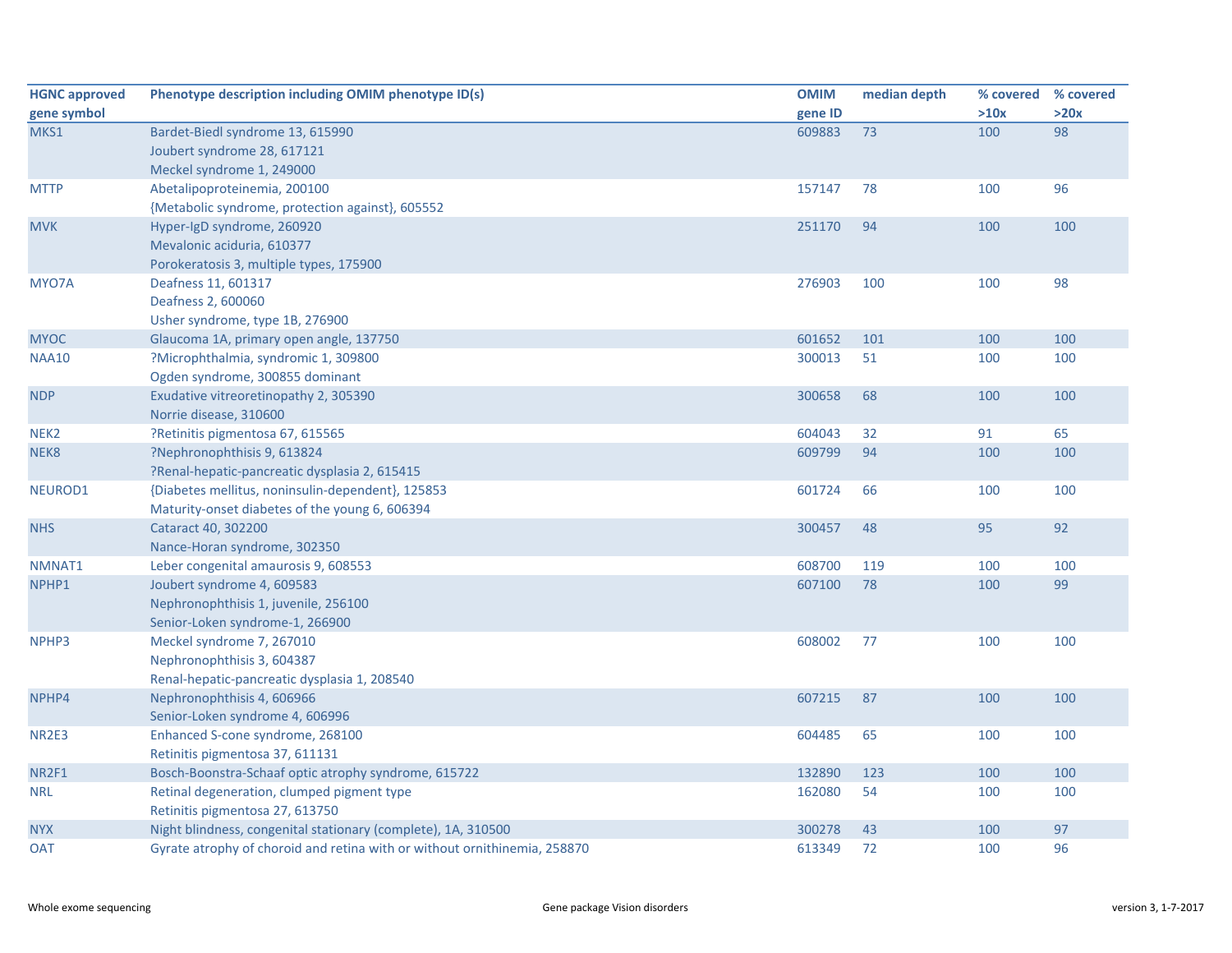| <b>HGNC approved</b>           | Phenotype description including OMIM phenotype ID(s)                             | <b>OMIM</b> | median depth | % covered | % covered |
|--------------------------------|----------------------------------------------------------------------------------|-------------|--------------|-----------|-----------|
| gene symbol                    |                                                                                  | gene ID     |              | >10x      | >20x      |
| OCA <sub>2</sub>               | Albinism, brown oculocutaneous, 203200                                           | 611409      | 75           | 100       | 98        |
|                                | Albinism, oculocutaneous, type II, 203200                                        |             |              |           |           |
|                                | [Skin/hair/eye pigmentation 1, blond/brown hair], 227220                         |             |              |           |           |
|                                | [Skin/hair/eye pigmentation 1, blue/nonblue eyes], 227220                        |             |              |           |           |
| <b>OCRL</b>                    | Dent disease 2, 300555                                                           | 300535      | 45           | 99        | 93        |
|                                | Lowe syndrome, 309000                                                            |             |              |           |           |
| OFD1                           | Joubert syndrome 10, 300804                                                      | 300170      | 43           | 99        | 88        |
|                                | Orofaciodigital syndrome I, 311200                                               |             |              |           |           |
|                                | ?Retinitis pigmentosa 23, 300424                                                 |             |              |           |           |
|                                | Simpson-Golabi-Behmel syndrome, type 2, 300209                                   |             |              |           |           |
| OPA1                           | Behr syndrome, 210000                                                            | 605290      | 69           | 100       | 93        |
|                                | {Glaucoma, normal tension, susceptibility to}, 606657                            |             |              |           |           |
|                                | ?Mitochondrial DNA depletion syndrome 14 (encephalocardiomyopathic type), 616896 |             |              |           |           |
|                                | Optic atrophy 1, 165500                                                          |             |              |           |           |
|                                | Optic atrophy plus syndrome, 125250                                              |             |              |           |           |
| OPA3                           | 3-methylglutaconic aciduria, type III, 258501                                    | 606580      | 72           | 100       | 90        |
|                                | Optic atrophy 3 with cataract, 165300                                            |             |              |           |           |
| OPN1LW                         | Blue cone monochromacy, 303700                                                   | 300822      | 27           | 59        | 46        |
|                                | Colorblindness, protan, 303900                                                   |             |              |           |           |
| OPN1MW                         | Blue cone monochromacy, 303700                                                   | 300821      | 22           | 65        | 50        |
|                                | Colorblindness, deutan, 303800                                                   |             |              |           |           |
| OPN1SW                         | Colorblindness, tritan, 190900                                                   | 613522      | 89           | 100       | 100       |
| <b>OPTN</b>                    | Amyotrophic lateral sclerosis 12, 613435                                         | 602432      | 69           | 100       | 93        |
|                                | Glaucoma 1, open angle, E, 137760                                                |             |              |           |           |
|                                | {Glaucoma, normal tension, susceptibility to}, 606657                            |             |              |           |           |
| OR <sub>2</sub> W <sub>3</sub> | No OMIM phenotype                                                                | 616729      | 76           | 100       | 98        |
| OTX2                           | Microphthalmia, syndromic 5, 610125                                              | 600037      | 88           | 100       | 100       |
|                                | Pituitary hormone deficiency, combined, 6, 613986                                |             |              |           |           |
|                                | Retinal dystrophy, early-onset, with or without pituitary dysfunction, 610125    |             |              |           |           |
| P3H <sub>2</sub>               | Myopia, high, with cataract and vitreoretinal degeneration, 614292               | 610341      | 79           | 100       | 100       |
| PANK <sub>2</sub>              | HARP syndrome, 607236                                                            | 606157      | 90           | 100       | 100       |
|                                | Neurodegeneration with brain iron accumulation 1, 234200                         |             |              |           |           |
| PAX <sub>2</sub>               | Glomerulosclerosis, focal segmental, 7, 616002                                   | 167409      | 100          | 100       | 98        |
|                                | Papillorenal syndrome, 120330                                                    |             |              |           |           |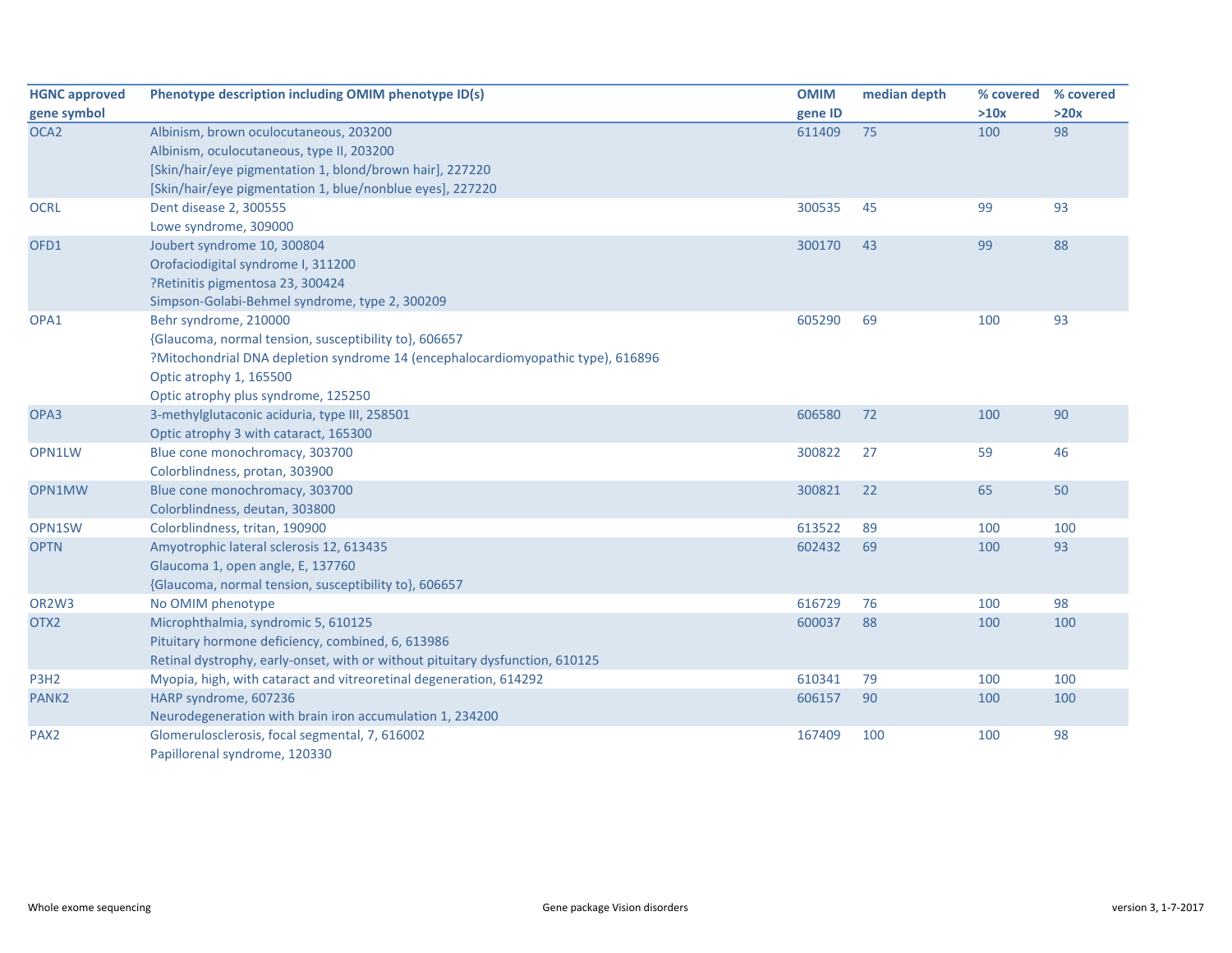| <b>HGNC approved</b> | Phenotype description including OMIM phenotype ID(s)              | <b>OMIM</b> | median depth |      | % covered % covered |
|----------------------|-------------------------------------------------------------------|-------------|--------------|------|---------------------|
| gene symbol          |                                                                   | gene ID     |              | >10x | >20x                |
| PAX <sub>6</sub>     | Aniridia, 106210                                                  | 607108      | 62           | 100  | 99                  |
|                      | Anterior segment dysgenesis 5, multiple subtypes, 604229          |             |              |      |                     |
|                      | Cataract with late-onset corneal dystrophy, 106210                |             |              |      |                     |
|                      | ?Coloboma of optic nerve, 120430                                  |             |              |      |                     |
|                      | ?Coloboma, ocular, 120200                                         |             |              |      |                     |
|                      | Foveal hypoplasia 1, 136520                                       |             |              |      |                     |
|                      | Keratitis, 148190                                                 |             |              |      |                     |
|                      | ?Morning glory disc anomaly, 120430                               |             |              |      |                     |
|                      | Optic nerve hypoplasia, 165550                                    |             |              |      |                     |
| PCDH15               | Deafness 23, 609533                                               | 605514      | 89           | 100  | 98                  |
|                      | Usher syndrome, type 1D/F digenic, 601067                         |             |              |      |                     |
|                      | Usher syndrome, type 1F, 602083                                   |             |              |      |                     |
| PCYT1A               | Spondylometaphyseal dysplasia with cone-rod dystrophy, 608940     | 123695      | 40           | 96   | 78                  |
| PDE6A                | Retinitis pigmentosa 43, 613810                                   | 180071      | 75           | 100  | 99                  |
| PDE6B                | Night blindness, congenital stationary 2, 163500                  | 180072      | 101          | 100  | 100                 |
|                      | Retinitis pigmentosa-40, 613801                                   |             |              |      |                     |
| PDE6C                | Cone dystrophy 4, 613093                                          | 600827      | 75           | 100  | 99                  |
| PDE6G                | Retinitis pigmentosa 57, 613582                                   | 180073      | 88           | 100  | 100                 |
| PDE6H                | Achromatopsia 6, 610024                                           | 601190      | 48           | 100  | 100                 |
|                      | Retinal cone dystrophy 3, 610024                                  |             |              |      |                     |
| PDZD7                | {Retinal disease in Usher syndrome type IIA, modifier of}, 276901 | 612971      | 60           | 99   | 96                  |
|                      | Usher syndrome, type IIC, GPR98/PDZD7 digenic, 605472             |             |              |      |                     |
| PEX1                 | Heimler syndrome 1, 234580                                        | 602136      | 67           | 100  | 98                  |
|                      | Peroxisome biogenesis disorder 1A (Zellweger), 214100             |             |              |      |                     |
|                      | Peroxisome biogenesis disorder 1B (NALD/IRD), 601539              |             |              |      |                     |
| PEX2                 | Peroxisome biogenesis disorder 5A (Zellweger), 614866             | 170993      | 71           | 100  | 100                 |
|                      | Peroxisome biogenesis disorder 5B, 614867                         |             |              |      |                     |
| PEX7                 | Peroxisome biogenesis disorder 9B, 614879                         | 601757      | 68           | 100  | 89                  |
|                      | Rhizomelic chondrodysplasia punctata, type 1, 215100              |             |              |      |                     |
| PGK1                 | Phosphoglycerate kinase 1 deficiency, 300653                      | 311800      | 43           | 100  | 93                  |
| PHYH                 | Refsum disease, 266500                                            | 602026      | 57           | 99   | 85                  |
| <b>PIGL</b>          | CHIME syndrome, 280000                                            | 605947      | 74           | 100  | 94                  |
| PIK3R1               | ?Agammaglobulinemia 7, 615214                                     | 171833      | 81           | 100  | 100                 |
|                      | Immunodeficiency 36, 616005                                       |             |              |      |                     |
|                      | SHORT syndrome, 269880                                            |             |              |      |                     |
| <b>PIKFYVE</b>       | Corneal fleck dystrophy, 121850                                   | 609414      | 88           | 100  | 98                  |
| PITPNM3              | Cone-rod dystrophy 5, 600977                                      | 608921      | 75           | 99   | 99                  |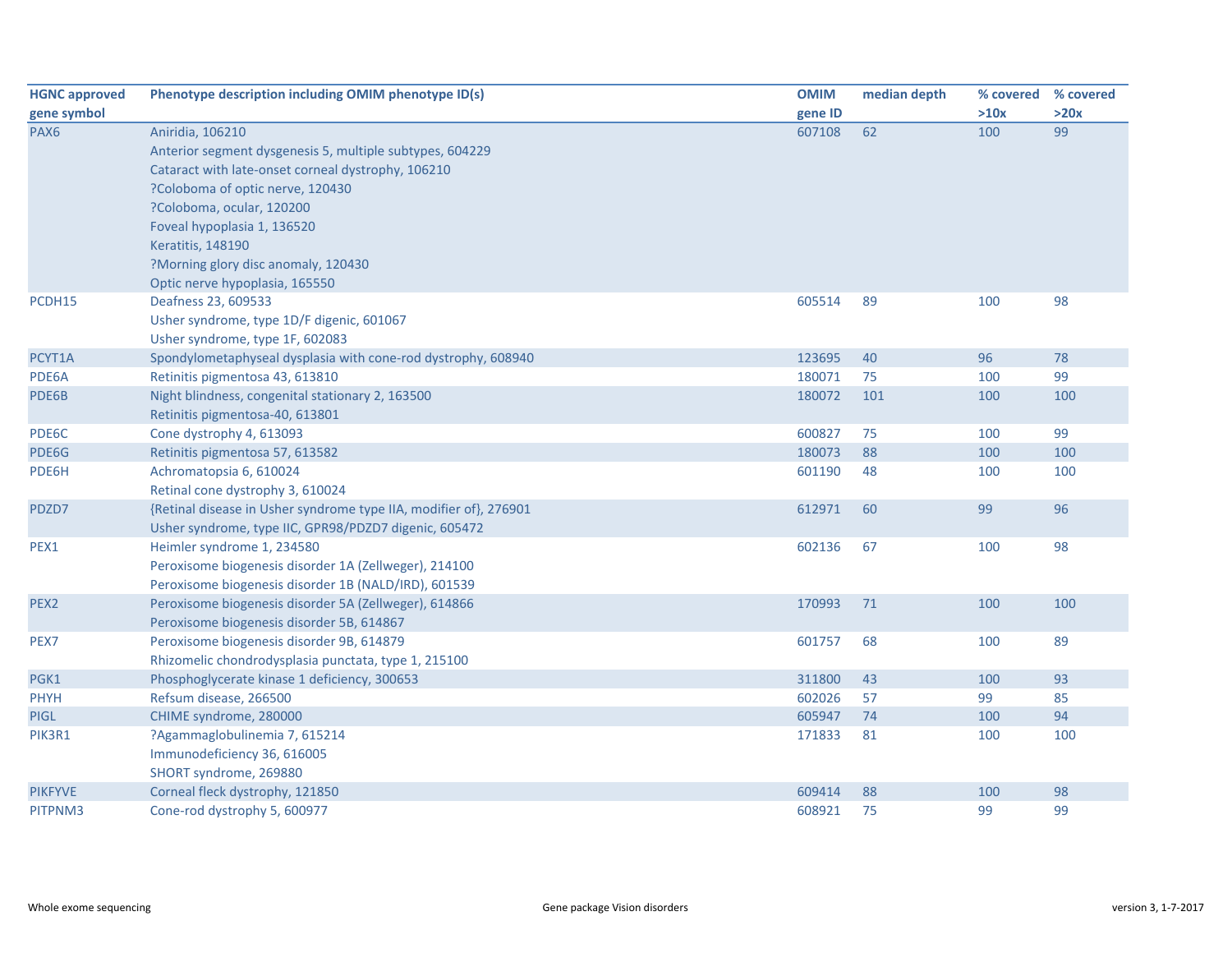| <b>HGNC approved</b> | Phenotype description including OMIM phenotype ID(s)                                               | <b>OMIM</b> | median depth | % covered | % covered |
|----------------------|----------------------------------------------------------------------------------------------------|-------------|--------------|-----------|-----------|
| gene symbol          |                                                                                                    | gene ID     |              | >10x      | >20x      |
| PITX2                | Anterior segment dysgenesis 4, 137600                                                              | 601542      | 74           | 98        | 91        |
|                      | Axenfeld-Rieger syndrome, type 1, 180500                                                           |             |              |           |           |
|                      | Ring dermoid of cornea, 180550                                                                     |             |              |           |           |
| PITX3                | Anterior segment dysgenesis 1, multiple subtypes, 107250                                           | 602669      | 60           | 100       | 100       |
|                      | Cataract 11, multiple types, 610623                                                                |             |              |           |           |
|                      | Cataract 11, syndromic, 610623                                                                     |             |              |           |           |
| PLA2G5               | [Fleck retina, familial benign], 228980                                                            | 601192      | 105          | 100       | 100       |
| PLK4                 | Microcephaly and chorioretinopathy, 2, 616171                                                      | 605031      | 53           | 92        | 69        |
| PNPLA6               | Boucher-Neuhauser syndrome, 215470                                                                 | 603197      | 72           | 100       | 98        |
|                      | ?Laurence-Moon syndrome, 245800                                                                    |             |              |           |           |
|                      | Oliver-McFarlane syndrome, 275400                                                                  |             |              |           |           |
|                      | Spastic paraplegia 39, 612020                                                                      |             |              |           |           |
| POC1B                | Cone-rod dystrophy 20, 615973                                                                      | 614784      | 30           | 93        | 72        |
| POMGNT1              | Muscular dystrophy-dystroglycanopathy (congenital with brain and eye anomalies), type A, 3, 253280 | 606822      | 82           | 100       | 95        |
|                      | Muscular dystrophy-dystroglycanopathy (congenital with mental retardation), type B, 3, 613151      |             |              |           |           |
|                      | Muscular dystrophy-dystroglycanopathy (limb-girdle), type C, 3, 613157                             |             |              |           |           |
|                      | Retinitis pigmentosa 76, 617123                                                                    |             |              |           |           |
| PPT1                 | Ceroid lipofuscinosis, neuronal, 1, 256730                                                         | 600722      | 81           | 100       | 100       |
| <b>PRCD</b>          | Retinitis pigmentosa 36, 610599                                                                    | 610598      | 51           | 100       | 100       |
| PRDM13               | No OMIM phenotype                                                                                  | 616741      | 65           | 96        | 88        |
| PRDM5                | Brittle cornea syndrome 2, 614170                                                                  | 614161      | 74           | 100       | 99        |
| PROM1                | Cone-rod dystrophy 12, 612657                                                                      | 604365      | 72           | 100       | 99        |
|                      | Macular dystrophy, retinal, 2, 608051                                                              |             |              |           |           |
|                      | Retinitis pigmentosa 41, 612095                                                                    |             |              |           |           |
|                      | Stargardt disease 4, 603786                                                                        |             |              |           |           |
| PRPF3                | Retinitis pigmentosa 18, 601414                                                                    | 607301      | 81           | 100       | 100       |
| PRPF31               | Retinitis pigmentosa 11, 600138                                                                    | 606419      | 73           | 100       | 99        |
| PRPF4                | Retinitis pigmentosa 70, 615922                                                                    | 607795      | 47           | 98        | 90        |
| PRPF6                | Retinitis pigmentosa 60, 613983                                                                    | 613979      | 91           | 100       | 100       |
| PRPF8                | Retinitis pigmentosa 13, 600059                                                                    | 607300      | 89           | 100       | 99        |
| PRPH <sub>2</sub>    | Choriodal dystrophy, central areolar 2, 613105                                                     | 179605      | 87           | 100       | 100       |
|                      | Leber congenital amaurosis 18, 608133                                                              |             |              |           |           |
|                      | Macular dystrophy, patterned, 1, 169150                                                            |             |              |           |           |
|                      | Macular dystrophy, vitelliform, 3, 608161                                                          |             |              |           |           |
|                      | Retinitis pigmentosa 7 and digenic, 608133                                                         |             |              |           |           |
|                      | Retinitis punctata albescens, 136880                                                               |             |              |           |           |
| PRSS56               | Microphthalmia, isolated 6, 613517                                                                 | 613858      | 52           | 100       | 99        |
| <b>PXDN</b>          | Anterior segment dysgenesis 7, with sclerocornea, 269400                                           | 605158      | 87           | 100       | 98        |
| <b>RAB28</b>         | Cone-rod dystrophy 18, 615374                                                                      | 612994      | 20           | 84        | 39        |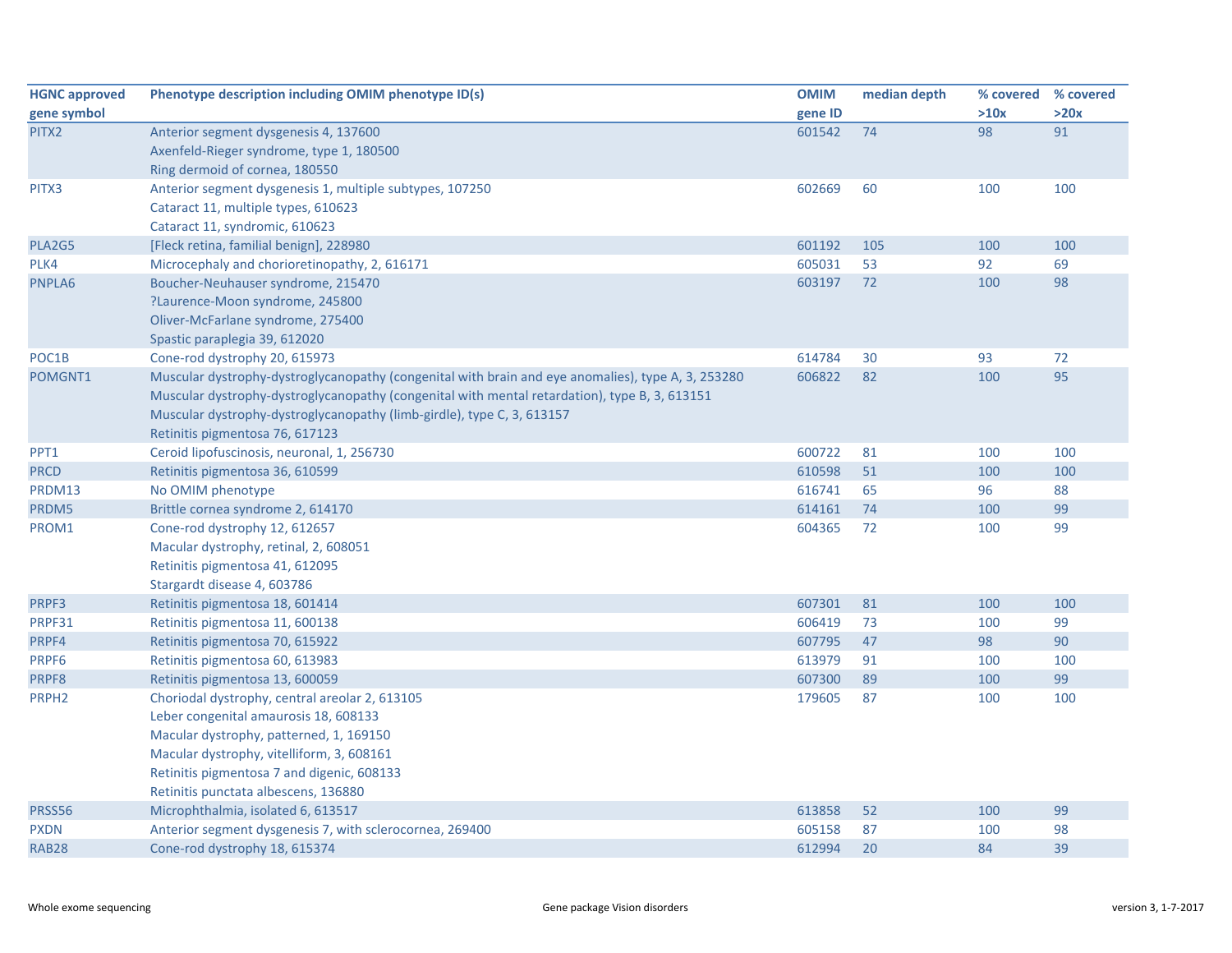| <b>HGNC approved</b> | Phenotype description including OMIM phenotype ID(s)                                   | <b>OMIM</b> | median depth | % covered | % covered |
|----------------------|----------------------------------------------------------------------------------------|-------------|--------------|-----------|-----------|
| gene symbol          |                                                                                        | gene ID     |              | >10x      | >20x      |
| <b>RARB</b>          | Microphthalmia, syndromic 12, 615524                                                   | 180220      | 44           | 100       | 94        |
| <b>RAX</b>           | Microphthalmia, isolated 3, 611038                                                     | 601881      | 77           | 96        | 80        |
| RAX2                 | Cone-rod dystrophy 11, 610381                                                          | 610362      | 48           | 100       | 100       |
|                      | ?Macular degeneration, age-related, 6, 613757                                          |             |              |           |           |
| RBP3                 | ?Retinitis pigmentosa 66, 615233                                                       | 180290      | 82           | 100       | 100       |
| RBP4                 | Microphthalmia, isolated, with coloboma 10, 616428                                     | 180250      | 87           | 100       | 100       |
|                      | Retinal dystrophy, iris coloboma, and comedogenic acne syndrome, 615147                |             |              |           |           |
| RCBTB1               | Retinal dystrophy with or without extraocular anomalies, 617175                        | 607867      | 88           | 100       | 100       |
| RD3                  | Leber congenital amaurosis 12, 610612                                                  | 180040      | 100          | 100       | 100       |
| <b>RDH11</b>         | ?Retinal dystrophy, juvenile cataracts, and short stature syndrome, 616108             | 607849      | 37           | 97        | 83        |
| <b>RDH12</b>         | Leber congenital amaurosis 13, 612712                                                  | 608830      | 80           | 100       | 100       |
| RDH <sub>5</sub>     | Fundus albipunctatus, 136880                                                           | 601617      | 98           | 100       | 100       |
| REEP6                | Retinitis pigmentosa 77, 617304                                                        | 609346      | 83           | 99        | 93        |
| <b>RGR</b>           | Retinitis pigmentosa 44, 613769                                                        | 600342      | 94           | 100       | 99        |
| RGS9                 | Bradyopsia, 608415                                                                     | 604067      | 67           | 100       | 99        |
| RGS9BP               | Bradyopsia, 608415                                                                     | 607814      | 58           | 100       | 100       |
| <b>RHO</b>           | Night blindness, congenital stationary 1, 610445                                       | 180380      | 117          | 100       | 100       |
|                      | Retinitis pigmentosa 4 or recessive, 613731                                            |             |              |           |           |
|                      | Retinitis punctata albescens, 136880                                                   |             |              |           |           |
| RIMS1                | Cone-rod dystrophy 7, 603649                                                           | 606629      | 73           | 100       | 96        |
| RLBP1                | Bothnia retinal dystrophy, 607475                                                      | 180090      | 90           | 100       | 98        |
|                      | Fundus albipunctatus, 136880                                                           |             |              |           |           |
|                      | Newfoundland rod-cone dystrophy, 607476                                                |             |              |           |           |
|                      | Retinitis punctata albescens, 136880                                                   |             |              |           |           |
| ROM <sub>1</sub>     | Retinitis pigmentosa 7, digenic, 608133                                                | 180721      | 65           | 100       | 100       |
| RP1                  | Retinitis pigmentosa 1, 180100                                                         | 603937      | 61           | 100       | 96        |
| <b>RP1L1</b>         | Occult macular dystrophy, 613587                                                       | 608581      | 81           | 100       | 100       |
| RP <sub>2</sub>      | Retinitis pigmentosa 2, 312600                                                         | 300757      | 47           | 100       | 96        |
| RP9                  | ?Retinitis pigmentosa 9, 180104                                                        | 607331      | 63           | 99        | 92        |
| <b>RPE65</b>         | Leber congenital amaurosis 2, 204100                                                   | 180069      | 77           | 100       | 97        |
|                      | Retinitis pigmentosa 20, 613794                                                        |             |              |           |           |
| <b>RPGR</b>          | Cone-rod dystrophy, 1, 304020                                                          | 312610      | 30           | 71        | 64        |
|                      | Macular degeneration atrophic, 300834                                                  |             |              |           |           |
|                      | Retinitis pigmentosa 3, 300029                                                         |             |              |           |           |
|                      | Retinitis pigmentosa, and sinorespiratory infections, with or without deafness, 300455 |             |              |           |           |
| <b>RPGRIP1</b>       | Cone-rod dystrophy 13, 608194                                                          | 605446      | 86           | 100       | 99        |
|                      | Leber congenital amaurosis 6, 613826                                                   |             |              |           |           |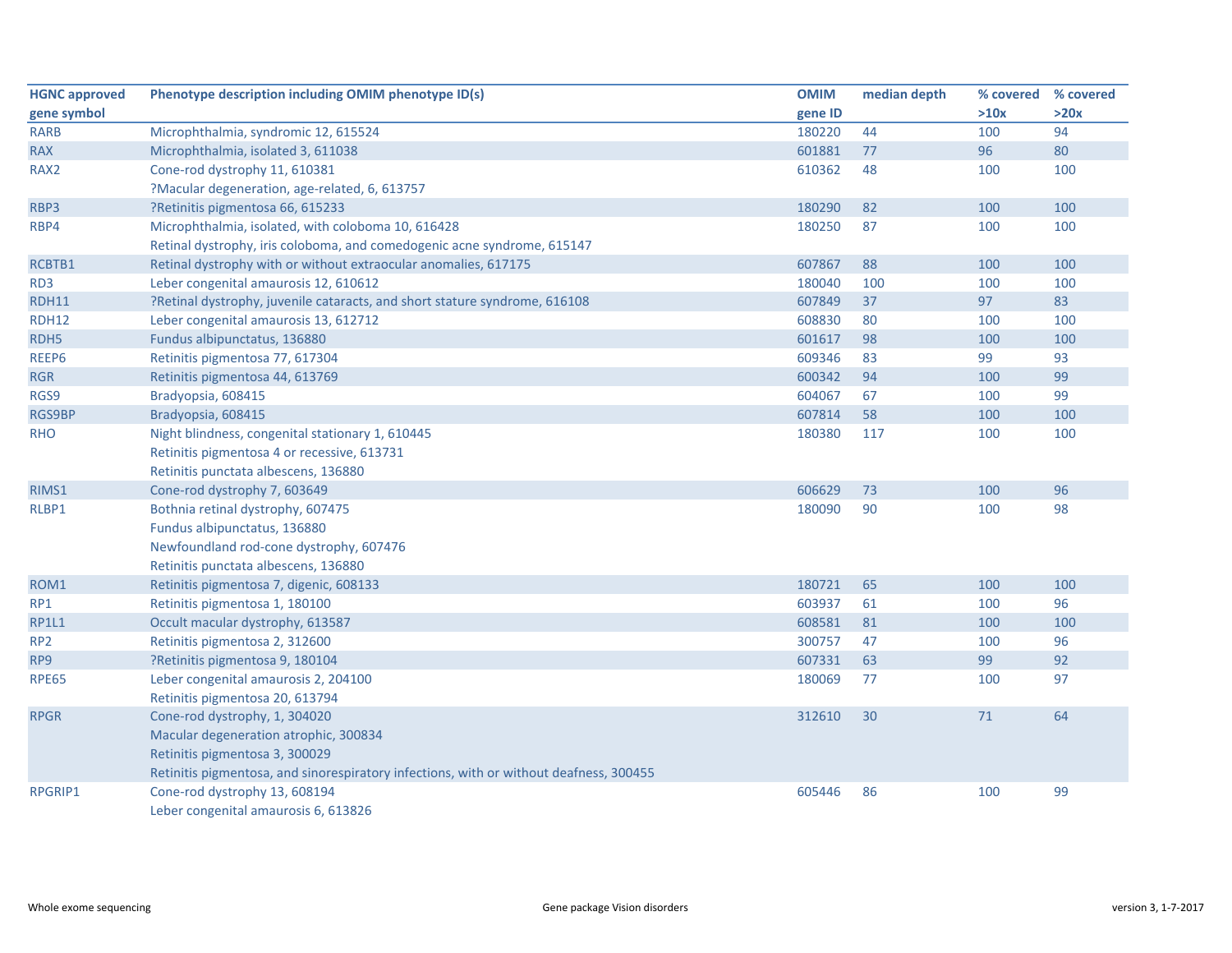| <b>HGNC approved</b> | Phenotype description including OMIM phenotype ID(s)                                                   | <b>OMIM</b> | median depth | % covered % covered |      |
|----------------------|--------------------------------------------------------------------------------------------------------|-------------|--------------|---------------------|------|
| gene symbol          |                                                                                                        | gene ID     |              | >10x                | >20x |
| RPGRIP1L             | COACH syndrome, 216360                                                                                 | 610937      | 77           | 97                  | 95   |
|                      | Joubert syndrome 7, 611560                                                                             |             |              |                     |      |
|                      | Meckel syndrome 5, 611561                                                                              |             |              |                     |      |
| RS1                  | Retinoschisis, 312700                                                                                  | 300839      | 40           | 100                 | 94   |
| RTN4IP1              | Optic atrophy 10 with or without ataxia, mental retardation, and seizures, 616732                      | 610502      | 32           | 93                  | 74   |
| <b>SAG</b>           | Oguchi disease-1, 258100                                                                               | 181031      | 79           | 100                 | 100  |
|                      | Retinitis pigmentosa 47, 613758                                                                        |             |              |                     |      |
| SALL <sub>2</sub>    | ?Coloboma, ocular, 216820                                                                              | 602219      | 59           | 100                 | 99   |
| SDCCAG8              | Bardet-Biedl syndrome 16, 615993                                                                       | 613524      | 70           | 100                 | 99   |
|                      | Senior-Loken syndrome 7, 613615                                                                        |             |              |                     |      |
| SEMA4A               | Cone-rod dystrophy 10, 610283                                                                          | 607292      | 91           | 100                 | 100  |
|                      | Retinitis pigmentosa 35, 610282                                                                        |             |              |                     |      |
| <b>SHH</b>           | Holoprosencephaly 3, 142945                                                                            | 600725      | 80           | 100                 | 97   |
|                      | Microphthalmia with coloboma 5, 611638                                                                 |             |              |                     |      |
|                      | Schizencephaly, 269160                                                                                 |             |              |                     |      |
|                      | Single median maxillary central incisor, 147250                                                        |             |              |                     |      |
| SIPA1L3              | ?Cataract 45, 616851                                                                                   | 616655      | 68           | 98                  | 91   |
| SIX <sub>3</sub>     | Holoprosencephaly 2, 157170                                                                            | 603714      | 103          | 100                 | 100  |
|                      | Schizencephaly, 269160                                                                                 |             |              |                     |      |
| SIX <sub>6</sub>     | Optic disc anomalies with retinal and/or macular dystrophy, 212550                                     | 606326      | 108          | 100                 | 100  |
| <b>SLC16A12</b>      | Cataract 47, juvenile, with microcornea, 612018                                                        | 611910      | 72           | 100                 | 99   |
| <b>SLC24A1</b>       | Night blindness, congenital stationary (complete), 1D, 613830                                          | 603617      | 85           | 100                 | 100  |
| <b>SLC24A5</b>       | Albinism, oculocutaneous, type VI, 113750                                                              | 609802      | 56           | 100                 | 100  |
|                      | [Skin/hair/eye pigmentation 4, fair/dark skin], 113750                                                 |             |              |                     |      |
| <b>SLC33A1</b>       | Congenital cataracts, hearing loss, and neurodegeneration, 614482                                      | 603690      | 62           | 100                 | 96   |
|                      | Spastic paraplegia 42, 612539                                                                          |             |              |                     |      |
| <b>SLC38A8</b>       | Foveal hypoplasia 2, with or without optic nerve misrouting and/or anterior segment dysgenesis, 609218 | 615585      | 29           | 94                  | 75   |
| <b>SLC45A2</b>       | Albinism, oculocutaneous, type IV, 606574                                                              | 606202      | 78           | 100                 | 99   |
|                      | [Skin/hair/eye pigmentation 5, black/nonblack hair], 227240                                            |             |              |                     |      |
|                      | [Skin/hair/eye pigmentation 5, dark/fair skin], 227240                                                 |             |              |                     |      |
|                      | [Skin/hair/eye pigmentation 5, dark/light eyes], 227240                                                |             |              |                     |      |
| <b>SLC4A11</b>       | Corneal dystrophy, Fuchs endothelial, 4, 613268                                                        | 610206      | 79           | 100                 | 97   |
|                      | Corneal endothelial dystrophy and perceptive deafness, 217400                                          |             |              |                     |      |
|                      | Corneal endothelial dystrophy, 217700                                                                  |             |              |                     |      |
| <b>SLC52A2</b>       | Brown-Vialetto-Van Laere syndrome 2, 614707                                                            | 607882      | 103          | 100                 | 100  |
| <b>SLC7A14</b>       | Retinitis pigmentosa 68, 615725                                                                        | 615720      | 55           | 100                 | 96   |
| SMOC1                | Microphthalmia with limb anomalies, 206920                                                             | 608488      | 77           | 100                 | 100  |
| <b>SNRNP200</b>      | Retinitis pigmentosa 33, 610359                                                                        | 601664      | 105          | 100                 | 100  |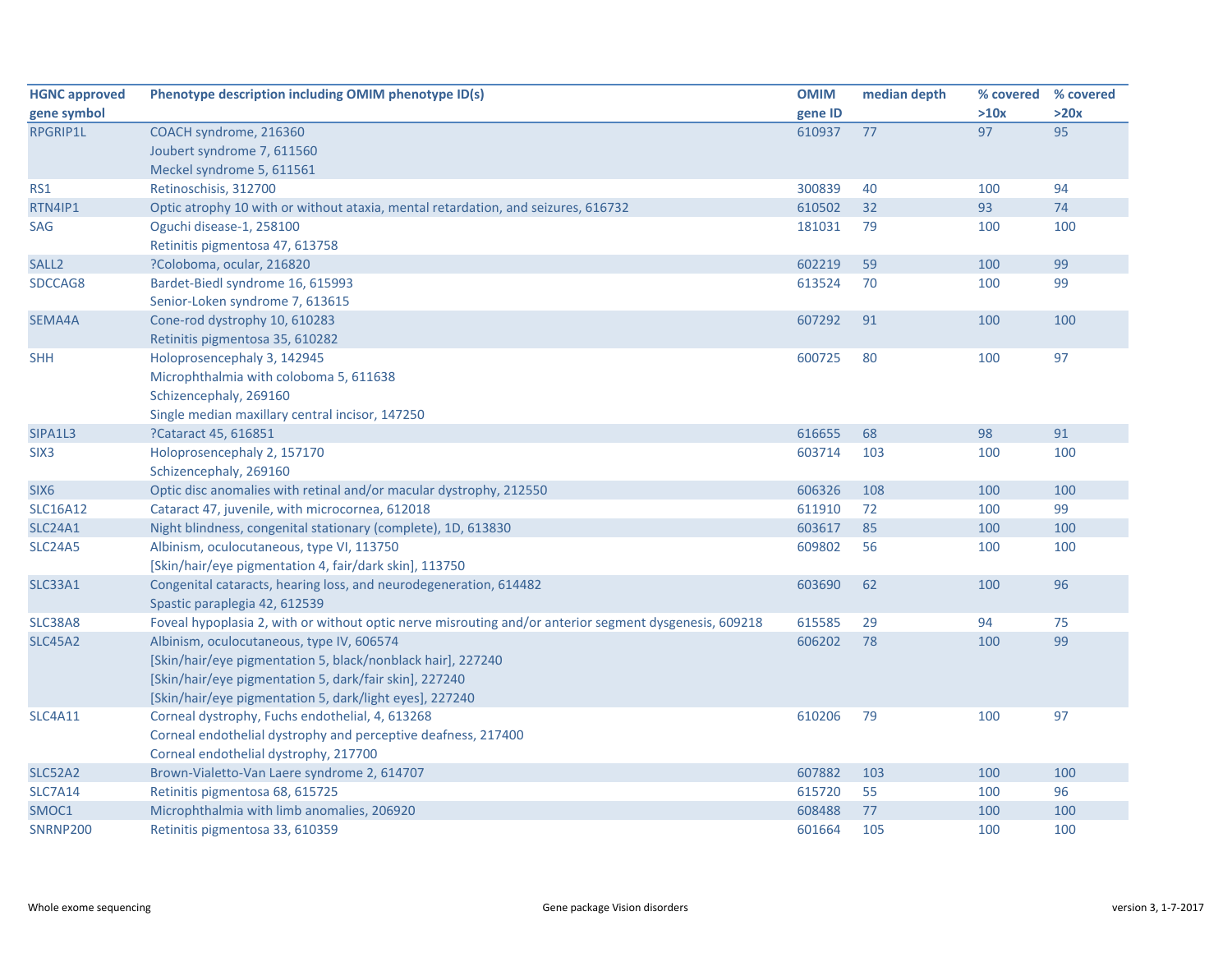| <b>HGNC approved</b> | Phenotype description including OMIM phenotype ID(s)                           | <b>OMIM</b> | median depth | % covered | % covered |
|----------------------|--------------------------------------------------------------------------------|-------------|--------------|-----------|-----------|
| gene symbol          |                                                                                | gene ID     |              | >10x      | >20x      |
| SOX <sub>2</sub>     | Microphthalmia, syndromic 3, 206900                                            | 184429      | 113          | 100       | 100       |
|                      | Optic nerve hypoplasia and abnormalities of the central nervous system, 206900 |             |              |           |           |
| SPATA7               | Leber congenital amaurosis 3, 604232                                           | 609868      | 71           | 100       | 96        |
|                      | Retinitis pigmentosa, juvenile, 604232                                         |             |              |           |           |
| SPP <sub>2</sub>     | No OMIM phenotype                                                              | 602637      | 48           | 100       | 97        |
| SRD5A3               | Congenital disorder of glycosylation, type Iq, 612379                          | 611715      | 105          | 100       | 100       |
|                      | Kahrizi syndrome, 612713                                                       |             |              |           |           |
| STRA6                | Microphthalmia, isolated, with coloboma 8, 601186                              | 610745      | 58           | 100       | 100       |
|                      | Microphthalmia, syndromic 9, 601186                                            |             |              |           |           |
| TACSTD <sub>2</sub>  | Corneal dystrophy, gelatinous drop-like, 204870                                | 137290      | 107          | 100       | 100       |
| TCOF1                | Treacher Collins syndrome 1, 154500                                            | 606847      | 78           | 100       | 98        |
| TCTN1                | Joubert syndrome 13, 614173                                                    | 609863      | 70           | 100       | 97        |
| <b>TCTN3</b>         | Joubert syndrome 18, 614815                                                    | 613847      | 60           | 100       | 96        |
|                      | Orofaciodigital syndrome IV, 258860                                            |             |              |           |           |
| TDRD7                | Cataract 36, 613887                                                            | 611258      | 91           | 100       | 99        |
| TEAD1                | Sveinsson chorioretinal atrophy, 108985                                        | 189967      | 74           | 100       | 100       |
| TENM3                | Microphthalmia, isolated, with coloboma 9, 615145                              | 610083      | 62           | 98        | 94        |
| TFAP2A               | Branchiooculofacial syndrome, 113620                                           | 107580      | 66           | 100       | 96        |
| <b>TGFBI</b>         | Corneal dystrophy, Avellino type, 607541                                       | 601692      | 83           | 99        | 93        |
|                      | Corneal dystrophy, Groenouw type I, 121900                                     |             |              |           |           |
|                      | Corneal dystrophy, Reis-Bucklers type, 608470                                  |             |              |           |           |
|                      | Corneal dystrophy, Thiel-Behnke type, 602082                                   |             |              |           |           |
|                      | Corneal dystrophy, epithelial basement membrane, 121820                        |             |              |           |           |
|                      | Corneal dystrophy, lattice type I, 122200                                      |             |              |           |           |
|                      | Corneal dystrophy, lattice type IIIA, 608471                                   |             |              |           |           |
| TGIF1                | Holoprosencephaly 4, 142946                                                    | 602630      | 97           | 100       | 100       |
| <b>TIMM8A</b>        | Mohr-Tranebjaerg syndrome, 304700                                              | 300356      | 42           | 100       | 100       |
| TIMP3                | Sorsby fundus dystrophy, 136900                                                | 188826      | 88           | 100       | 100       |
| TMEM126A             | Optic atrophy 7, 612989                                                        | 612988      | 70           | 100       | 96        |
| <b>TMEM138</b>       | Joubert syndrome 16, 614465                                                    | 614459      | 67           | 100       | 100       |
| <b>TMEM231</b>       | Joubert syndrome 20, 614970                                                    | 614949      | 56           | 98        | 93        |
|                      | Meckel syndrome 11, 615397                                                     |             |              |           |           |
| <b>TMEM237</b>       | Joubert syndrome 14, 614424                                                    | 614423      | 80           | 100       | 99        |
| TMEM67               | {Bardet-Biedl syndrome 14, modifier of}, 615991                                | 609884      | 51           | 99        | 90        |
|                      | COACH syndrome, 216360                                                         |             |              |           |           |
|                      | Joubert syndrome 6, 610688                                                     |             |              |           |           |
|                      | Meckel syndrome 3, 607361                                                      |             |              |           |           |
|                      | Nephronophthisis 11, 613550                                                    |             |              |           |           |
| <b>TOPORS</b>        | Retinitis pigmentosa 31, 609923                                                | 609507      | 76           | 100       | 100       |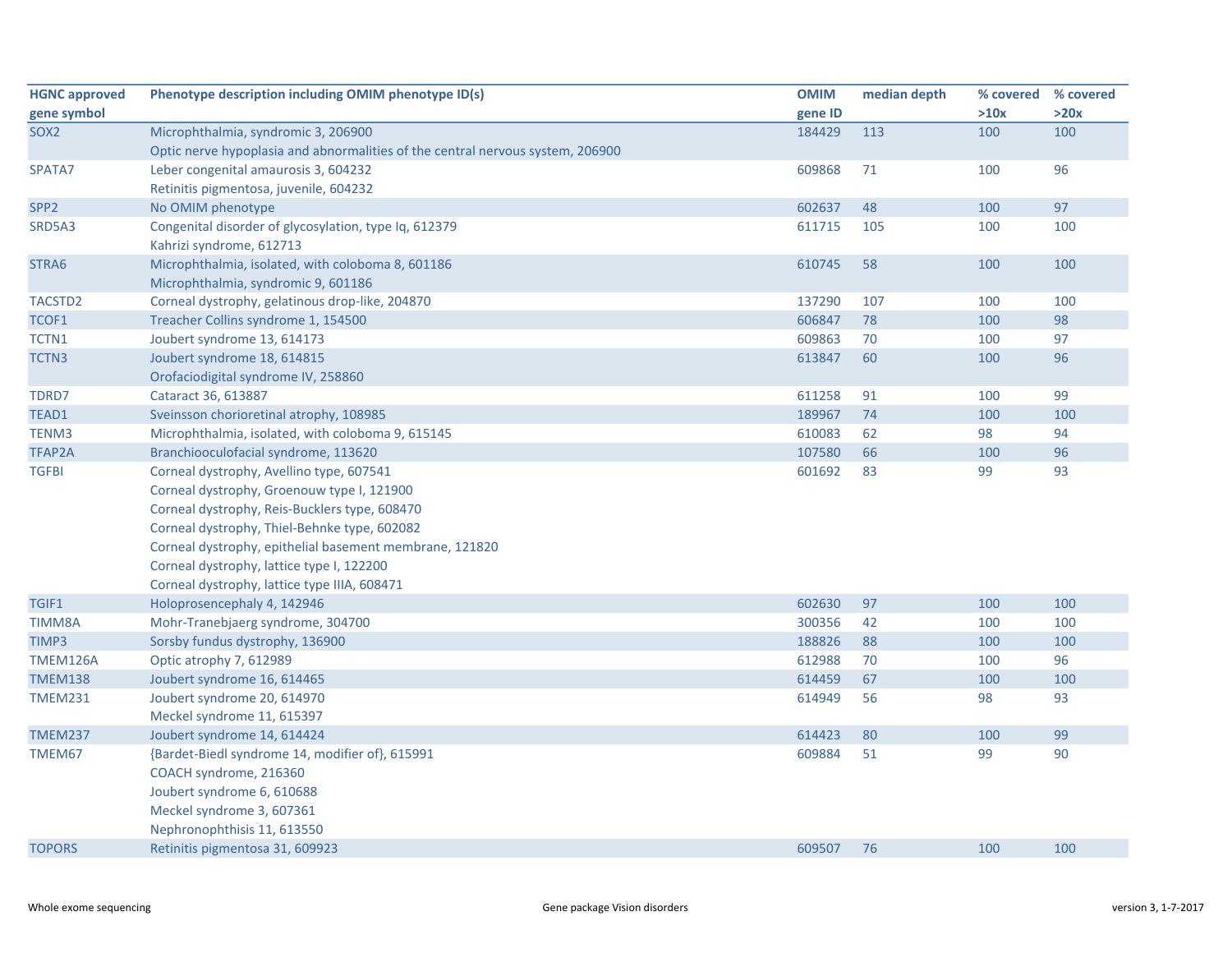| <b>HGNC approved</b> | Phenotype description including OMIM phenotype ID(s)                                                | <b>OMIM</b> | median depth | % covered % covered |      |
|----------------------|-----------------------------------------------------------------------------------------------------|-------------|--------------|---------------------|------|
| gene symbol          |                                                                                                     | gene ID     |              | >10x                | >20x |
| TPP1                 | Ceroid lipofuscinosis, neuronal, 2, 204500                                                          | 607998      | 79           | 100                 | 98   |
|                      | Spinocerebellar ataxia 7, 609270                                                                    |             |              |                     |      |
| TREX1                | Aicardi-Goutieres syndrome 1, dominant and recessive, 225750                                        | 606609      | 129          | 100                 | 100  |
|                      | Chilblain lupus, 610448                                                                             |             |              |                     |      |
|                      | {Systemic lupus erythematosus, susceptibility to}, 152700                                           |             |              |                     |      |
|                      | Vasculopathy, retinal, with cerebral leukodystrophy, 192315                                         |             |              |                     |      |
| TRIM32               | ?Bardet-Biedl syndrome 11, 615988                                                                   | 602290      | 77           | 100                 | 100  |
|                      | Muscular dystrophy, limb-girdle, type 2H, 254110                                                    |             |              |                     |      |
| TRNT1                | Retinitis pigmentosa and erythrocytic microcytosis, 616959                                          | 612907      | 36           | 90                  | 67   |
|                      | Sideroblastic anemia with B-cell immunodeficiency, periodic fevers, and developmental delay, 616084 |             |              |                     |      |
| TRPM1                | Night blindness, congenital stationary (complete), 1C, 613216                                       | 603576      | 87           | 100                 | 100  |
| TSPAN12              | Exudative vitreoretinopathy 5, 613310                                                               | 613138      | 85           | 100                 | 100  |
| TTC8                 | Bardet-Biedl syndrome 8, 615985                                                                     | 608132      | 64           | 100                 | 90   |
|                      | ?Retinitis pigmentosa 51, 613464                                                                    |             |              |                     |      |
| <b>TTLL5</b>         | Cone-rod dystrophy 19, 615860                                                                       | 612268      | 50           | 97                  | 89   |
| <b>TUB</b>           | ?Retinal dystrophy and obesity, 616188                                                              | 601197      | 73           | 100                 | 100  |
| <b>TUBGCP4</b>       | Microcephaly and chorioretinopathy, 3, 616335                                                       | 609610      | 42           | 96                  | 82   |
| TULP1                | Leber congenital amaurosis 15, 613843                                                               | 602280      | 65           | 100                 | 97   |
|                      | Retinitis pigmentosa 14, 600132                                                                     |             |              |                     |      |
| <b>TYR</b>           | Albinism, oculocutaneous, type IA, 203100                                                           | 606933      | 71           | 100                 | 100  |
|                      | Albinism, oculocutaneous, type IB, 606952                                                           |             |              |                     |      |
|                      | {Melanoma, cutaneous malignant, susceptibility to, 8}, 601800                                       |             |              |                     |      |
|                      | [Skin/hair/eye pigmentation 3, blue/green eyes], 601800                                             |             |              |                     |      |
|                      | [Skin/hair/eye pigmentation 3, light/dark/freckling skin], 601800                                   |             |              |                     |      |
|                      | Waardenburg syndrome/albinism, digenic, 103470                                                      |             |              |                     |      |
| TYRP1                | Albinism, oculocutaneous, type III, 203290                                                          | 115501      | 107          | 100                 | 100  |
|                      | [Skin/hair/eye pigmentation, variation in, 11 (Melanesian blond hair)], 612271                      |             |              |                     |      |
| UBIAD1               | Corneal dystrophy, Schnyder type, 121800                                                            | 611632      | 83           | 100                 | 100  |
| <b>UNC119</b>        | ?Cone-rod dystrophy                                                                                 | 604011      | 53           | 100                 | 94   |
|                      | ?Immunodeficiency 13, 615518                                                                        |             |              |                     |      |
| UNC45B               | ?Cataract 43, 616279                                                                                | 611220      | 46           | 97                  | 86   |
| USH1C                | Deafness 18A, 602092                                                                                | 605242      | 70           | 100                 | 91   |
|                      | Usher syndrome, type 1C, 276904                                                                     |             |              |                     |      |
| USH1G                | Usher syndrome, type 1G, 606943                                                                     | 607696      | 86           | 100                 | 99   |
| USH <sub>2</sub> A   | Retinitis pigmentosa 39, 613809                                                                     | 608400      | 90           | 100                 | 100  |
|                      | Usher syndrome, type 2A, 276901                                                                     |             |              |                     |      |
| VAX1                 | ?Microphthalmia, syndromic 11, 614402                                                               | 604294      | 54           | 90                  | 84   |
| <b>VCAN</b>          | Wagner syndrome 1, 143200                                                                           | 118661      | 78           | 100                 | 100  |
| <b>VIM</b>           | Cataract 30, pulverulent, 116300                                                                    | 193060      | 96           | 100                 | 100  |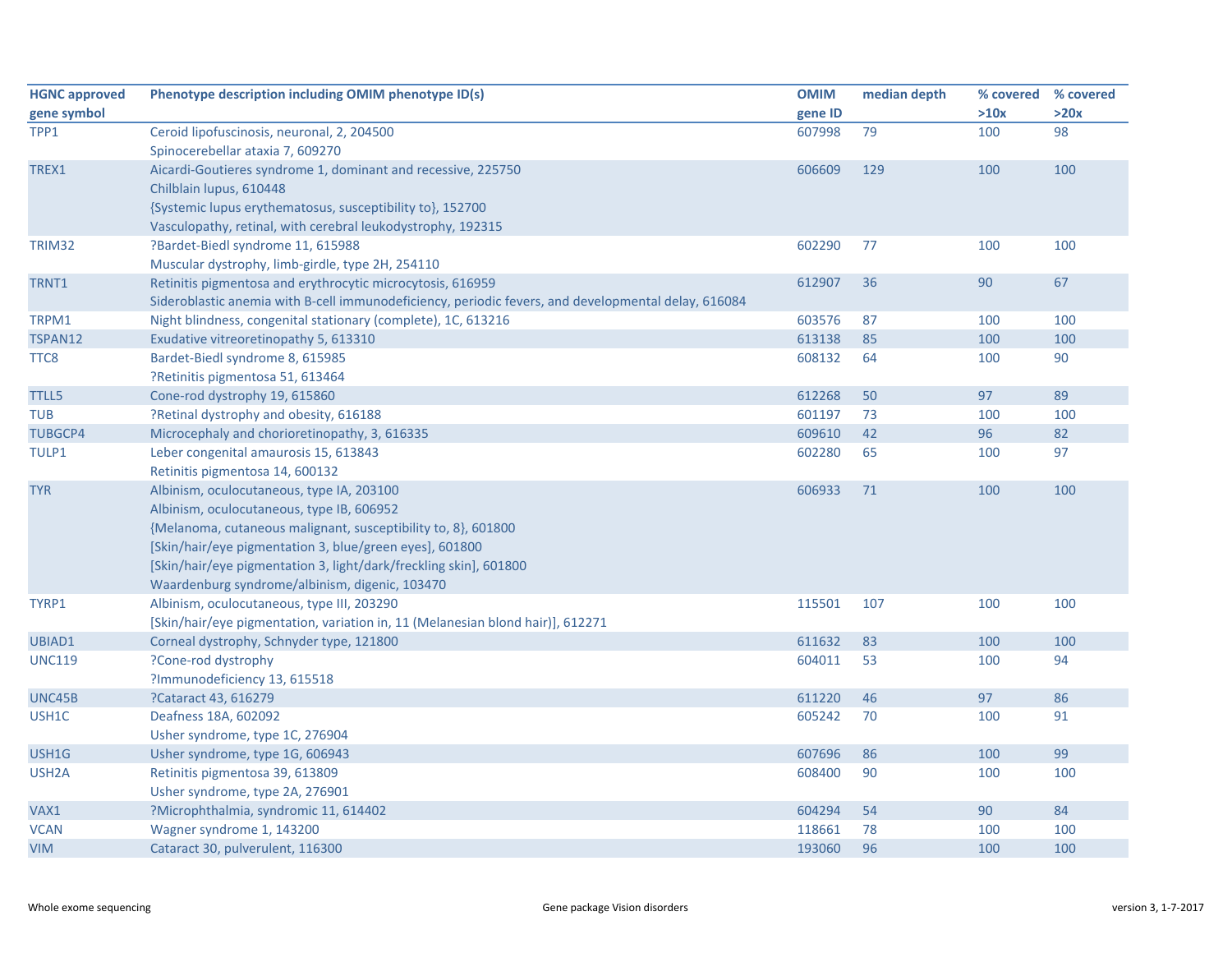| <b>HGNC approved</b> | Phenotype description including OMIM phenotype ID(s)                                                      | <b>OMIM</b> | median depth | % covered | % covered |
|----------------------|-----------------------------------------------------------------------------------------------------------|-------------|--------------|-----------|-----------|
| gene symbol          |                                                                                                           | gene ID     |              | >10x      | >20x      |
| VSX1                 | ?Craniofacial anomalies and anterior segment dysgenesis syndrome, 614195                                  | 605020      | 62           | 89        | 78        |
|                      | Keratoconus 1, 148300                                                                                     |             |              |           |           |
| VSX <sub>2</sub>     | Microphthalmia with coloboma 3, 610092                                                                    | 142993      | 74           | 100       | 100       |
|                      | Microphthalmia, isolated 2, 610093                                                                        |             |              |           |           |
| <b>WASHC5</b>        | Ritscher-Schinzel syndrome 1, 220210                                                                      | 610657      | 96           | 100       | 99        |
|                      | Spastic paraplegia 8, 603563                                                                              |             |              |           |           |
| <b>WDPCP</b>         | ?Bardet-Biedl syndrome 15, 615992                                                                         | 613580      | 67           | 100       | 93        |
|                      | ?Congenital heart defects, hamartomas of tongue, and polysyndactyly, 217085                               |             |              |           |           |
| WDR19                | ?Cranioectodermal dysplasia 4, 614378                                                                     | 608151      | 73           | 100       | 98        |
|                      | Nephronophthisis 13, 614377                                                                               |             |              |           |           |
|                      | Senior-Loken syndrome 8, 616307                                                                           |             |              |           |           |
|                      | ?Short-rib thoracic dysplasia 5 with or without polydactyly, 614376                                       |             |              |           |           |
| WFS1                 | ?Cataract 41, 116400                                                                                      | 606201      | 102          | 100       | 100       |
|                      | Deafness 6/14/38, 600965                                                                                  |             |              |           |           |
|                      | {Diabetes mellitus, noninsulin-dependent, association with}, 125853                                       |             |              |           |           |
|                      | Wolfram syndrome, 222300                                                                                  |             |              |           |           |
|                      | Wolfram-like syndrome, 614296                                                                             |             |              |           |           |
| <b>WHRN</b>          | Deafness 31, 607084                                                                                       | 607928      | 68           | 100       | 98        |
|                      | Usher syndrome, type 2D, 611383                                                                           |             |              |           |           |
| <b>WRN</b>           | Werner syndrome, 277700                                                                                   | 604611      | 71           | 100       | 92        |
| YAP1                 | Coloboma, ocular, 120433                                                                                  | 606608      | 40           | 86        | 73        |
|                      | Coloboma, ocular, with or without hearing impairment, cleft lip/palate, and/or mental retardation, 120433 |             |              |           |           |
| YME1L1               | ?Optic atrophy 11, 617302                                                                                 | 607472      | 36           | 90        | 71        |
| ZEB <sub>2</sub>     | Mowat-Wilson syndrome, 235730                                                                             | 605802      | 81           | 100       | 100       |
| ZIC <sub>2</sub>     | Holoprosencephaly 5, 609637                                                                               | 603073      | 92           | 93        | 88        |
| <b>ZNF408</b>        | ?Exudative vitreoretinopathy 6, 616468                                                                    | 616454      | 70           | 100       | 99        |
|                      | Retinitis pigmentosa 72, 616469                                                                           |             |              |           |           |
| <b>ZNF423</b>        | Joubert syndrome 19, 614844                                                                               | 604557      | 102          | 100       | 100       |
|                      | Nephronophthisis 14, 614844                                                                               |             |              |           |           |
| <b>ZNF469</b>        | Brittle cornea syndrome 1, 229200                                                                         | 612078      | 69           | 100       | 97        |
| <b>ZNF513</b>        | ?Retinitis pigmentosa 58, 613617                                                                          | 613598      | 66           | 100       | 100       |
| <b>ZNF644</b>        | Myopia 21, 614167                                                                                         | 614159      | 67           | 100       | 99        |

‐ Gene symbols according HGCN

‐ OMIM release used: 2‐6‐2017

‐ "No OMIM phenotypes" indicates <sup>a</sup> gene without <sup>a</sup> current OMIM association

‐ OMIM phenotypes between "[ ]", indicate "nondiseases," mainly genetic variations that lead to apparently abnormal laboratory test values

‐ OMIM phenotypes between "{}", indicate risk factors

‐ OMIM phenotypes with <sup>a</sup> question mark, "?", before the disease name indicates an unconfirmed or possibly spurious mapping.

‐ The statistics above are based on <sup>a</sup> set of 50 samples

‐ Median depth is the median of the mean sequence depth over the protein coding exons of the transcript

‐ % Covered 10x describes the percentage of <sup>a</sup> gene's coding sequence that is covered at least 10x